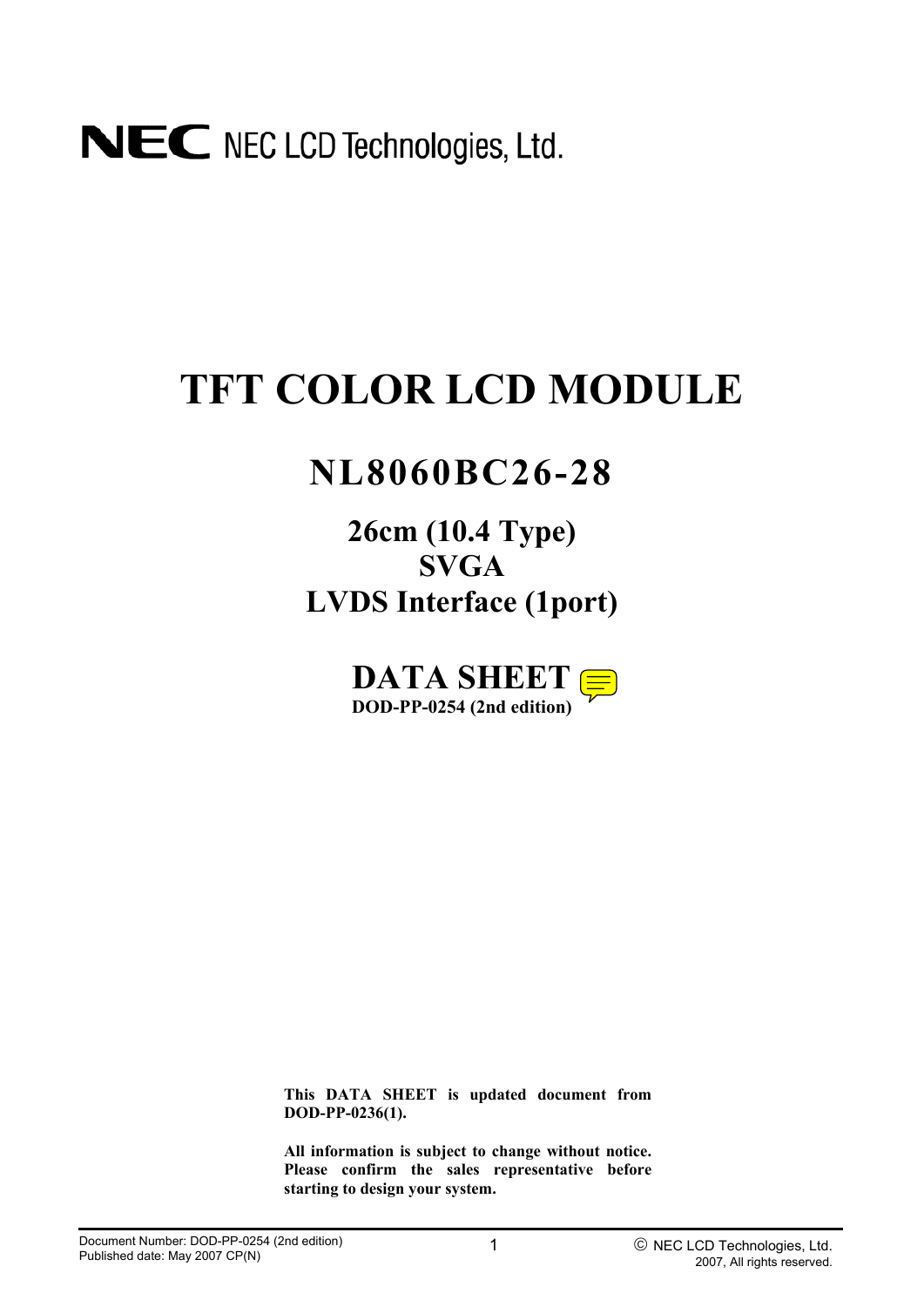# **INTRODUCTION**

<span id="page-1-0"></span>The Copyright to this document belongs to NEC LCD Technologies, Ltd. (hereinafter called "NEC"). No part of this document will be used, reproduced or copied without prior written consent of NEC.

NEC does and will not assume any liability for infringement of patents, copyrights or other intellectual property rights of any third party arising out of or in connection with application of the products described herein except for that directly attributable to mechanisms and workmanship thereof. No license, express or implied, is granted under any patent, copyright or other intellectual property right of NEC.

Some electronic parts/components would fail or malfunction at a certain rate. In spite of every effort to enhance reliability of products by NEC, the possibility of failures and malfunction might not be avoided entirely. To prevent the risks of damage to death, human bodily injury or other property arising out thereof or in connection therewith, each customer is required to take sufficient measures in its safety designs and plans including, but not limited to, redundant system, fire-containment and anti-failure.

The products are classified into three quality grades: **"Standard"**, **"Special"**, and **"Specific"** of the highest grade of a quality assurance program at the choice of a customer. Each quality grade is designed for applications described below. Any customer who intends to use a product for application other than that of Standard quality grade is required to contact an NEC sales representative in advance.

The **Standard** quality grade applies to the products developed, designed and manufactured in accordance with the NEC standard quality assurance program, which are designed for such application as any failure or malfunction of the products (sets) or parts/components incorporated therein a customer uses are, directly or indirectly, free of any damage to death, human bodily injury or other property, like general electronic devices.

Examples: Computers, office automation equipment, communications equipment, test and measurement equipment, audio and visual equipment, home electronic appliances, machine tools, personal electronic equipment, industrial robots, etc.

The **Special** quality grade applies to the products developed, designed and manufactured in accordance with an NEC quality assurance program stricter than the standard one, which are designed for such application as any failure or malfunction of the products (sets) or parts/components incorporated therein a customer uses might directly cause any damage to death, human bodily injury or other property, or such application under more severe condition than that defined in the Standard quality grade without such direct damage.

Examples: Control systems for transportation equipment (automobiles, trains, ships, etc.), traffic control systems, anti-disaster systems, anti-crime systems, medical equipment not specifically designed for life support, safety equipment, etc.

The **Specific** quality grade applies to the products developed, designed and manufactured in accordance with the standards or quality assurance program designated by a customer who requires an extremely higher level of reliability and quality for such products.

Examples: Military systems, aircraft control equipment, aerospace equipment, nuclear reactor control systems, medical equipment/devices/systems for life support, etc.

The quality grade of this product is the **"Standard"** unless otherwise specified in this document.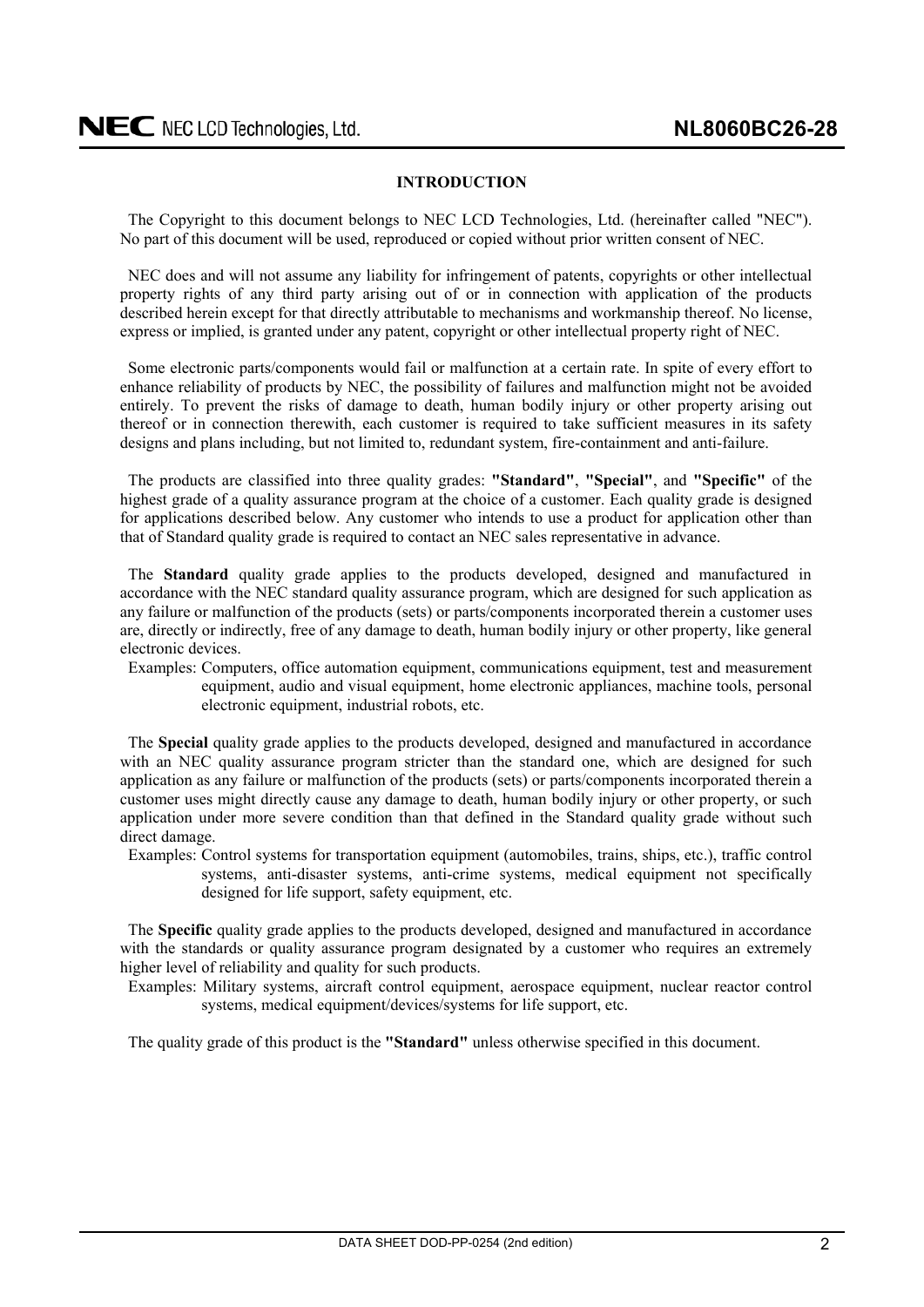# **CONTENTS**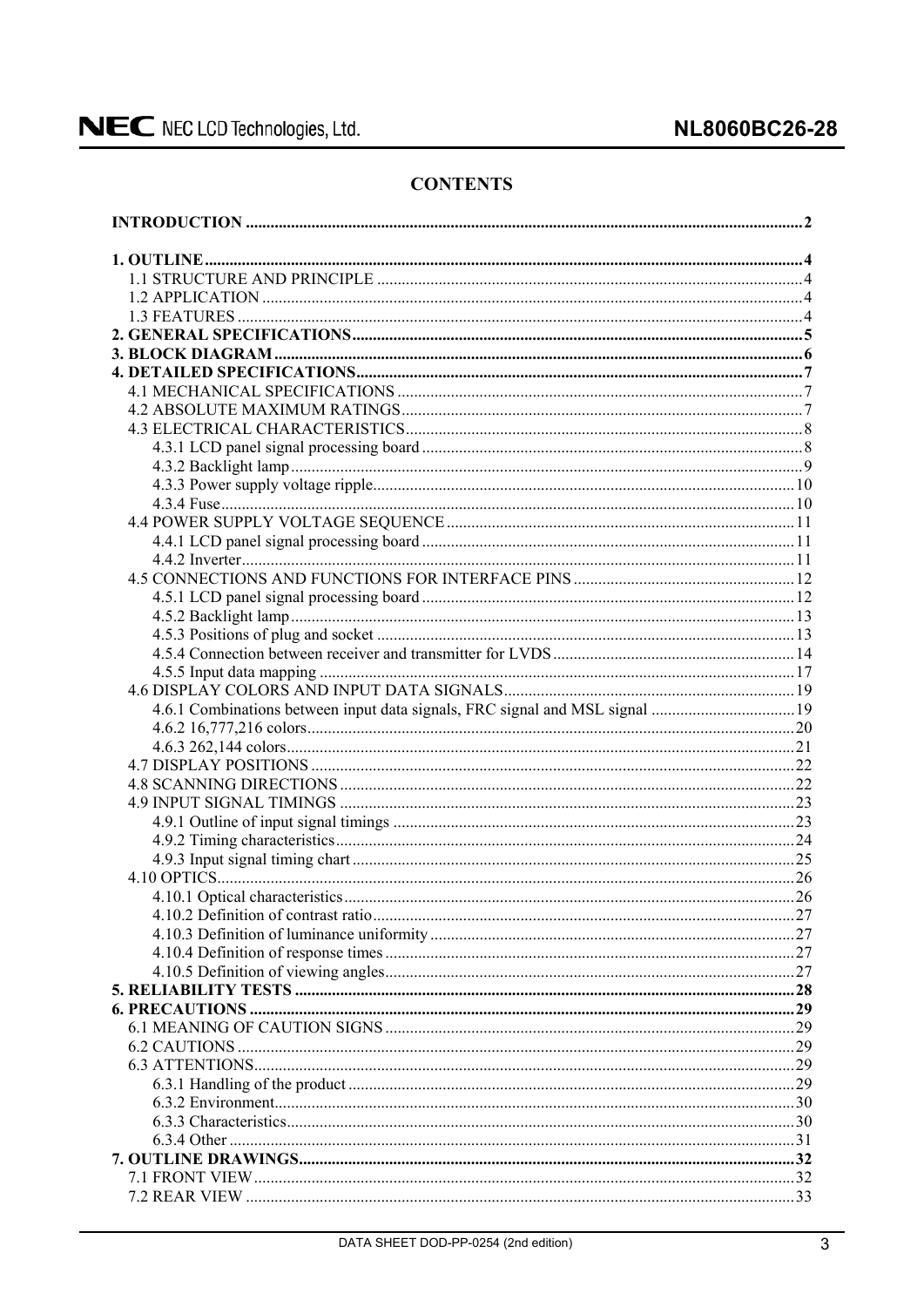# <span id="page-3-0"></span>**1. OUTLINE**

### 1.1 STRUCTURE AND PRINCIPLE

Color LCD module NL8060BC26-28 is composed of the amorphous silicon thin film transistor liquid crystal display (a-Si TFT LCD) panel structure with driver LSIs for driving the TFT (Thin Film Transistor) array and a backlight.

The a-Si TFT LCD panel structure is injected liquid crystal material into a narrow gap between the TFT array glass substrate and a color-filter glass substrate.

Color (Red, Green, Blue) data signals from a host system (e.g. signal generator, etc.) are modulated into best form for active matrix system by a signal processing circuit, and sent to the driver LSIs which drive the individual TFT arrays.

The TFT array as an electro-optical switch regulates the amount of transmitted light from the backlight assembly, when it is controlled by data signals. Color images are created by regulating the amount of transmitted light through the TFT array of red, green and blue dots.

#### 1.2 APPLICATION

 $\bullet$  For industrial use

#### 1.3 FEATURES

- Ultra wide viewing angle (Adoption of Super-Advanced Super Fine TFT (SA-SFT))
- $\bullet$  High luminance
- $\bullet$  High contrast
- $\bullet$  Wide temperature range
- LVDS interface
- $\bullet$  Reversible-scan direction
- Selectable 8bit or 6bit digital signals for data of RGB
- Edge light type (without inverter)
- $\bullet$  Replaceable lamp for backlight
- Acquisition product for UL60950-1/CSA C22.2 No.60950-1-03 (File number: E170632)
- Compliance with the European RoHS directive  $(2002/95/EC)$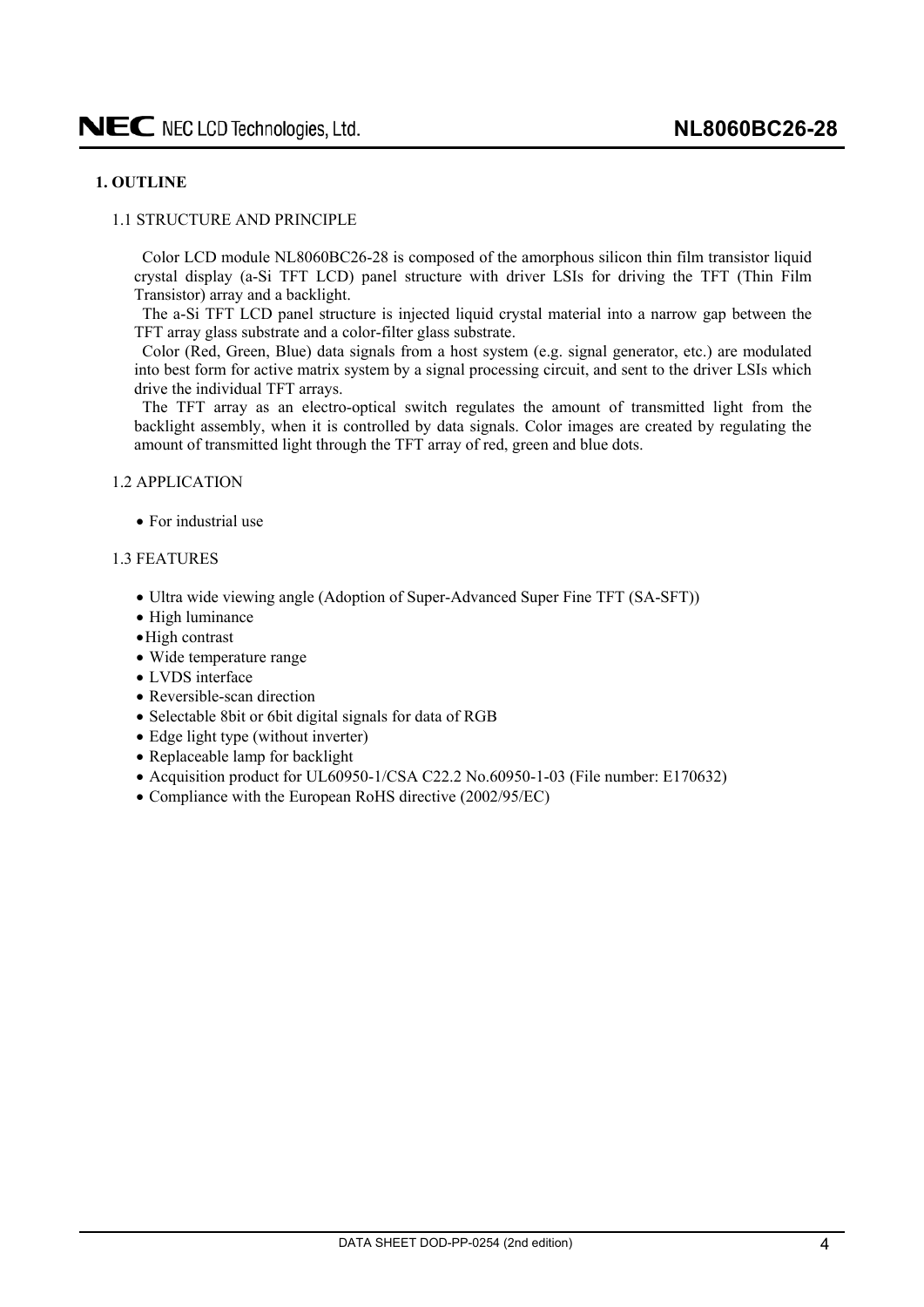# <span id="page-4-0"></span>**2. GENERAL SPECIFICATIONS**

| Display area                      | $211.2$ (H) $\times$ 158.4 (V) mm                                                                                                                                 |
|-----------------------------------|-------------------------------------------------------------------------------------------------------------------------------------------------------------------|
| Diagonal size of display          | 26cm (10.4 inches)                                                                                                                                                |
| Drive system                      | a-Si TFT active matrix                                                                                                                                            |
| <b>Display color</b>              | 16,777,216 colors (At 8-bit input, FRC terminal= High)<br>262,144 colors (At 6-bit input, FRC terminal= Low or Open)                                              |
| Pixel                             | $800$ (H) $\times$ 600 (V) pixels                                                                                                                                 |
| Pixel arrangement                 | RGB (Red dot, Green dot, Blue dot) vertical stripe                                                                                                                |
| Dot pitch                         | $0.088$ (H) $\times$ 0.264 (V) mm                                                                                                                                 |
| <b>Pixel pitch</b>                | $0.264$ (H) $\times$ 0.264 (V) mm                                                                                                                                 |
| Module size                       | 243.0 (W) $\times$ 185.1 (H) $\times$ 10.5 (D) mm (typ.)                                                                                                          |
| Weight                            | 475g (typ.)                                                                                                                                                       |
| Contrast ratio                    | $700:1$ (typ.)                                                                                                                                                    |
| <b>Viewing</b> angle              | At the contrast ratio $\geq 10$ :<br>• Horizontal: Right side 85° (typ.), Left side 85° (typ.)<br>• Vertical: Up side 85° (typ.), Down side 85° (typ.)            |
| <b>Designed viewing direction</b> | At DPS terminal= Low or Open: Normal scan<br>• Viewing angle with optimum grayscale $(\gamma=2.2)$ : normal axis (perpendicular)                                  |
| Polarizer surface                 | Clear                                                                                                                                                             |
| <b>Polarizer pencil-hardness</b>  | 3H (min.) [by JIS K5400]                                                                                                                                          |
| Color gamut                       | At LCD panel center<br>40% (typ.) [against NTSC color space]                                                                                                      |
| <b>Response time</b>              | Ton+Toff (10% $\leftarrow \rightarrow 90\%$ )<br>$50ms$ (typ.)                                                                                                    |
| Luminance                         | $At IBL = 5.0 mArms / lamp$<br>$400 \text{cd/m}^2$ (typ.)                                                                                                         |
| <b>Signal system</b>              | LVDS 1port (Receiver: Equivalent of THC63LVDF84B, THine Electronics Inc.)<br>[8-bit digital signals for data of RGB colors, Dot clock (CLK),<br>Data enable (DE)] |
| Power supply voltage              | LCD panel signal processing board: 3.3V                                                                                                                           |
|                                   | Edge light type: 2 cold cathode fluorescent lamps (without inverter)                                                                                              |
| <b>Backlight</b>                  | Replaceable part<br>· Lamp holder set: Type No. 104LHS46<br>Recommended inverter (Option)<br>• Inverter: Type No. $104$ PW $201$                                  |
| <b>Power consumption</b>          | At $IBL = 5.0$ m $Arms / lamp$ , Checkered flag pattern<br>6.5W (typ., Power dissipation of the inverter is not included.)                                        |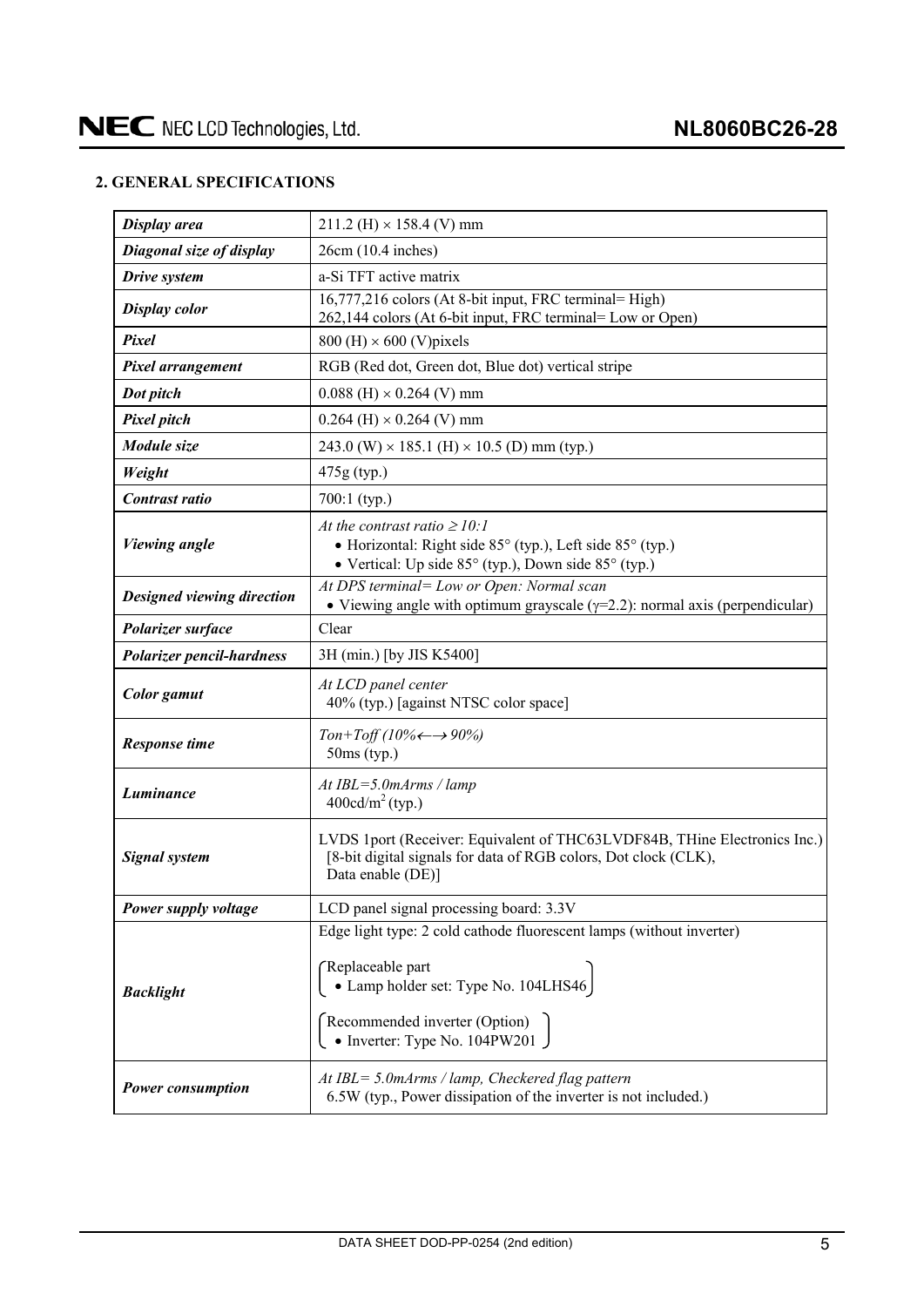# <span id="page-5-0"></span>**3. BLOCK DIAGRAM**



Note1: Relations between GND (Signal ground), FG (Frame ground) and VBLC (Lamp low voltage terminal) in the product are as follows.

| I GND-FG        | Connected     |
|-----------------|---------------|
| <b>GND-VBLC</b> | Not connected |
| <b>FG-VBLC</b>  | Not connected |

Note2: GND, FG and GNDB must be connected to customer equipment's ground, and it is recommended that these grounds are connected together in customer equipment.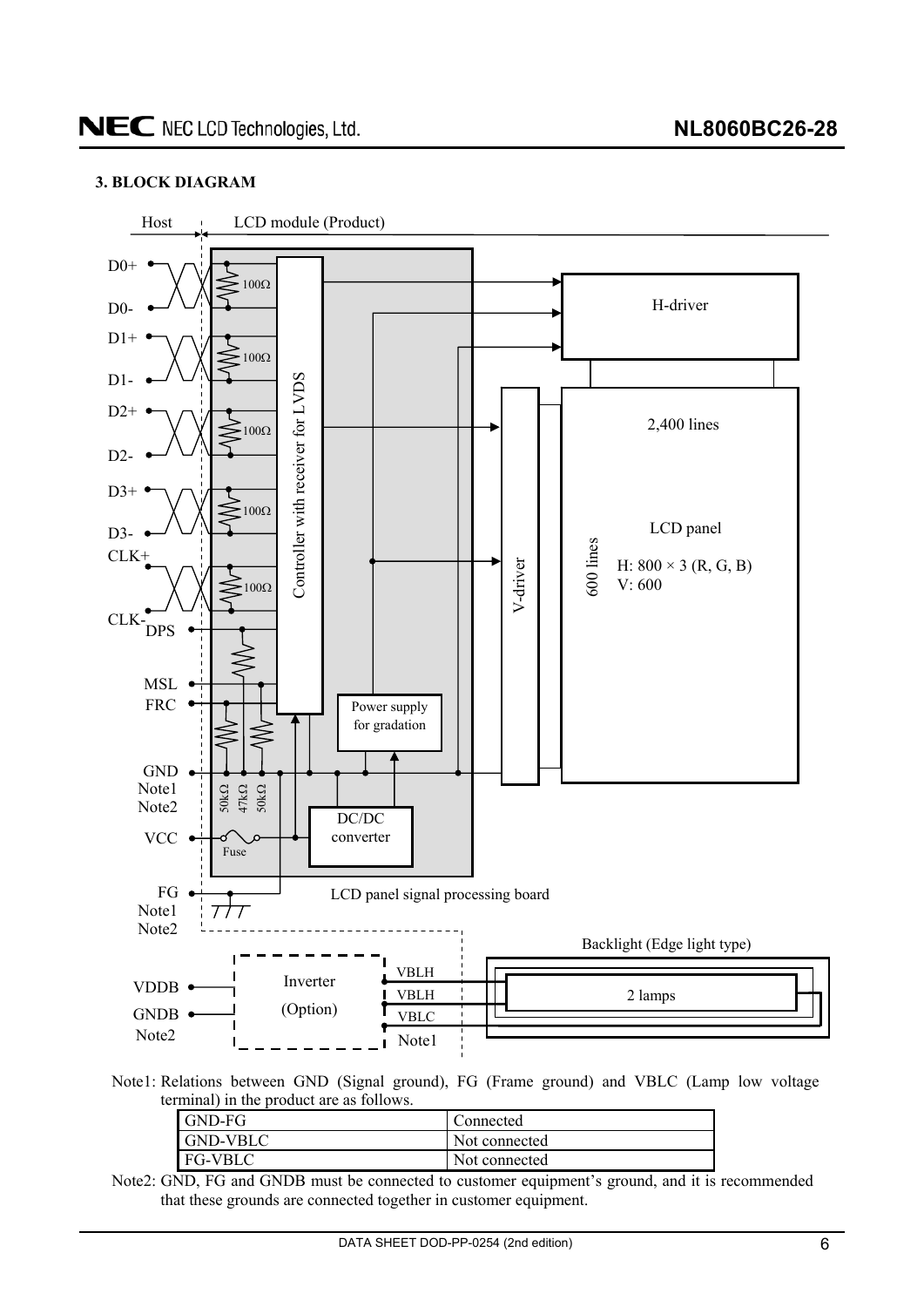# <span id="page-6-0"></span>**4. DETAILED SPECIFICATIONS**

# 4.1 MECHANICAL SPECIFICATIONS

| Parameter    | Specification                                                                |       | Unit |
|--------------|------------------------------------------------------------------------------|-------|------|
| Module size  | $243.0 \pm 0.5$ (W) $\times$ 185.1 $\pm$ 0.5 (H) $\times$ 10.5 $\pm$ 0.5 (D) | Note1 | mm   |
| Display area | $211.2$ (H) $\times$ 158.4 (V)                                               | Note1 | mm   |
| Weight       | 475 (typ.), 500 (max.)                                                       |       | g    |

Note1: See "**7. OUTLINE DRAWINGS**".

# 4.2 ABSOLUTE MAXIMUM RATINGS

|                       | Parameter                              |                                   | Symbol                         | Rating               | Unit                | Remarks                    |  |
|-----------------------|----------------------------------------|-----------------------------------|--------------------------------|----------------------|---------------------|----------------------------|--|
| Power supply          |                                        | LCD panel signal processing board | <b>VCC</b>                     | $-0.3$ to $+4.0$     | V                   |                            |  |
| voltage               |                                        | Lamp voltage                      | <b>VBLH</b>                    | 2,000                | <b>Vrms</b>         |                            |  |
| Input voltage         |                                        | Display signals<br>Note1          | <b>VD</b>                      |                      |                     |                            |  |
| for signals           |                                        | Function signals<br>Note2         | VF                             | $-0.3$ to VCC $+0.3$ | V                   |                            |  |
|                       | Storage temperature                    | <b>Tst</b>                        | $-20$ to $+80$                 | $\rm ^{\circ}C$      |                     |                            |  |
| Front surface         |                                        |                                   | TopF                           | $-10$ to $+70$       | $\rm ^{\circ}C$     | Note3                      |  |
| Operating temperature |                                        | Rear surface                      | TopR                           | $-10$ to $+70$       | $\rm ^{\circ}C$     | Note4                      |  |
|                       |                                        |                                   |                                | $\leq 95$            | $\frac{0}{0}$       | $Ta \leq 40^{\circ}C$      |  |
|                       | Relative humidity                      |                                   | <b>RH</b>                      | $\leq 85$            | $\frac{0}{0}$       | $40 < Ta \leq 50^{\circ}C$ |  |
| Note <sub>5</sub>     |                                        |                                   |                                | $\leq$ 55            | $\frac{0}{0}$       | $50 < Ta \leq 60^{\circ}C$ |  |
|                       |                                        |                                   | $\leq 36$                      | $\frac{0}{0}$        | $60 < Ta \le 70$ °C |                            |  |
|                       | Absolute humidity<br>Note <sub>5</sub> | AH                                | $\leq 70$<br>Note <sub>6</sub> | g/m <sup>3</sup>     | $Ta > 70^{\circ}C$  |                            |  |

Note1: D0+/-, D1+/-, D2+/-, D3+/-, CLK+/-

Note2: DPS, FRC, MSL

Note3: Measured at center of LCD panel surface (including self-heat)

Note4: Measured at center of LCD module's rear shield surface (including self-heat)

Note5: No condensation

Note6: Water amount at Ta= 70°C and RH= 36%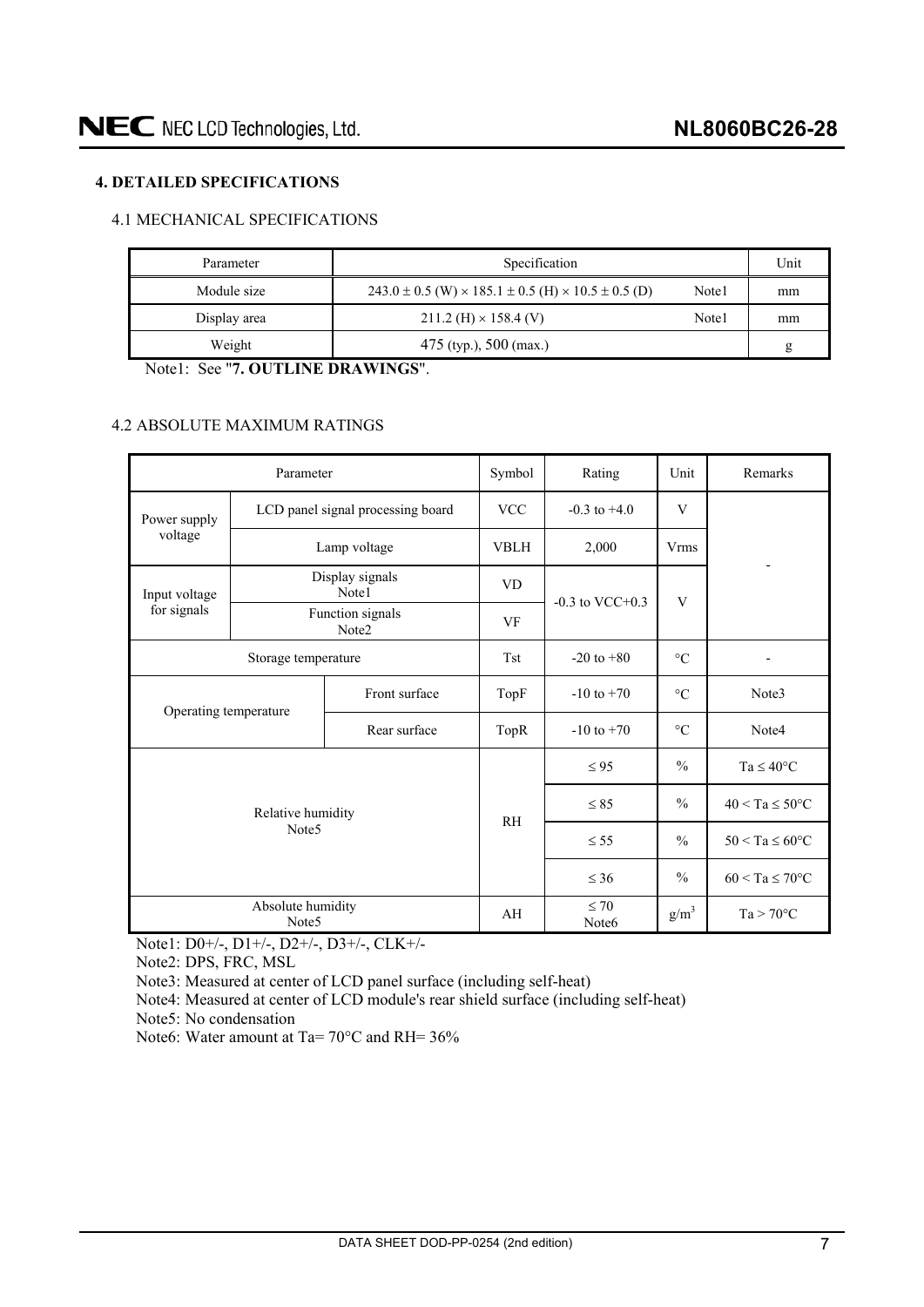# <span id="page-7-0"></span>4.3 ELECTRICAL CHARACTERISTICS

# 4.3.1 LCD panel signal processing board

|                              |      |            |           |              |                          |         | $(Ta=25^{\circ}C)$       |  |
|------------------------------|------|------------|-----------|--------------|--------------------------|---------|--------------------------|--|
| Parameter                    |      | Symbol     | min.      | typ.         | max.                     | Unit    | Remarks                  |  |
| Power supply voltage         |      | <b>VCC</b> | 3.0       | 3.3          | 3.6                      | V       |                          |  |
| Power supply current         |      | <b>ICC</b> |           | 400<br>Note1 | 660<br>Note <sub>2</sub> | mA      | at VCC= $3.3V$           |  |
| Permissible ripple voltage   |      | <b>VRP</b> |           |              | 100                      | $mVp-p$ | for VCC                  |  |
| Differential input threshold | High | <b>VTH</b> |           |              | $+100$                   | mV      | at $VCM = 1.2V$<br>Note3 |  |
| voltage                      | Low  | <b>VTL</b> | $-100$    |              | $\overline{\phantom{a}}$ | mV      |                          |  |
| Terminating resistance       |      | <b>RT</b>  |           | 100          | $\overline{\phantom{a}}$ | Ω       |                          |  |
| Input voltage for DPS, FRC   | High | <b>VFH</b> | $0.7$ VCC |              | <b>VCC</b>               | V       |                          |  |
| and MSL signal               | Low  | <b>VFL</b> | $\theta$  |              | $0.3$ VCC                | V       |                          |  |
| Input current for FRC and    | High | IFH        | ٠         |              | 300                      | μA      | CMOS level               |  |
| MSL signal                   | Low  | <b>IFL</b> | $-300$    |              |                          | μA      |                          |  |

Note1: Checkered flag pattern [by EIAJ ED-2522]

Note2: Pattern for maximum current

Note3: Common mode voltage for LVDS receiver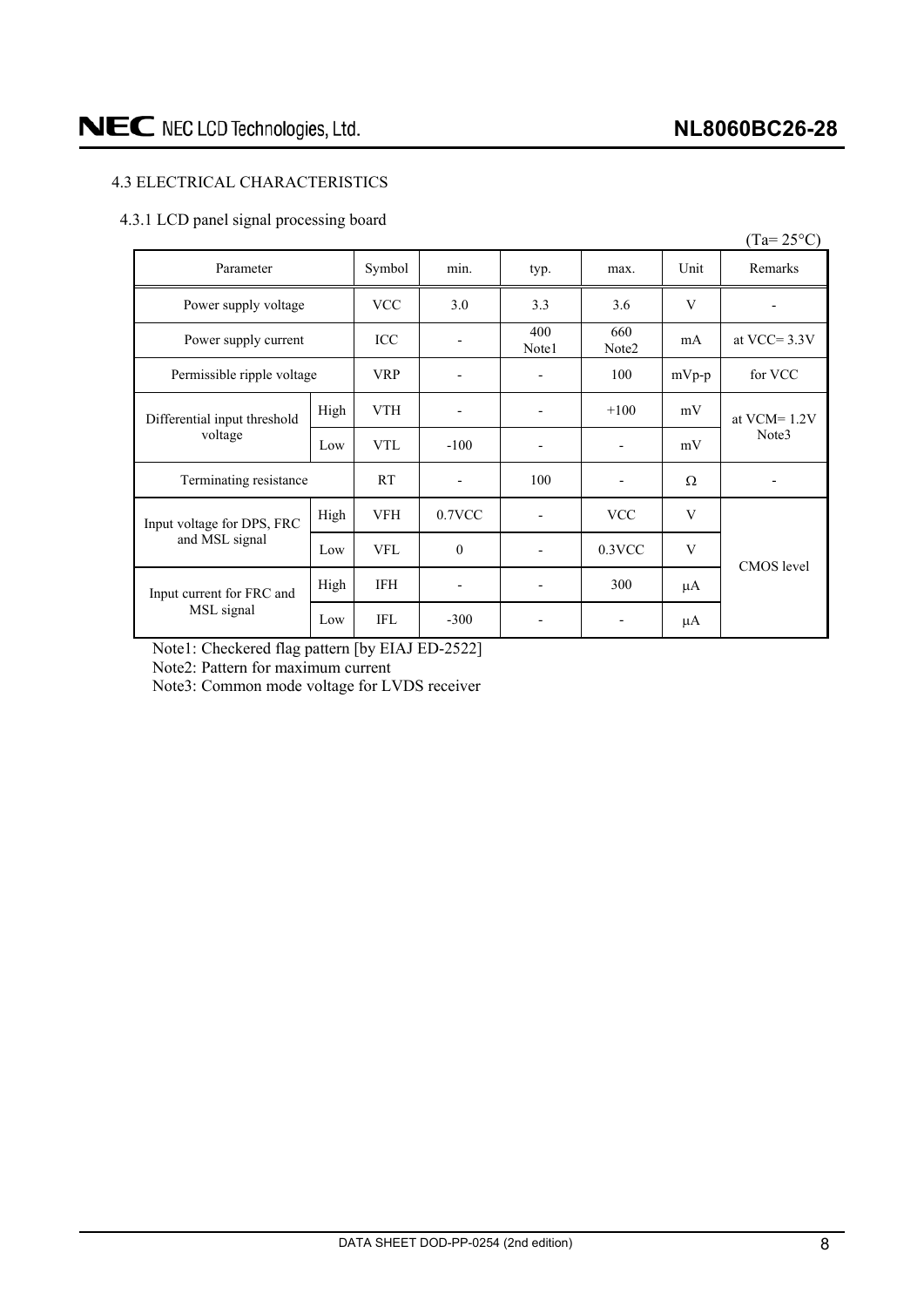$(T - 250C, M + 1)$ 

# <span id="page-8-0"></span>4.3.2 Backlight lamp

|                            |             |       |      |                          |             | $1a=23^\circ C$ , NOICI                                                          |
|----------------------------|-------------|-------|------|--------------------------|-------------|----------------------------------------------------------------------------------|
| Parameter                  | Symbol      | min.  | typ. | max.                     | Unit        | Remarks                                                                          |
| Lamp current               | IBL.        | 2.0   | 5.0  | 5.5                      | mArms       | at $IBL = 5.0$ m $Arms$ :<br>L= $400 \text{cd/m}^2(\text{typ.})$<br>Note3, Note4 |
| Lamp voltage               | <b>VBLH</b> |       | 520  | $\overline{\phantom{a}}$ | <b>Vrms</b> | Note2, Note3                                                                     |
|                            | <b>VS</b>   | 850   |      | $\blacksquare$           | <b>Vrms</b> | Ta= $25^{\circ}$ C<br>Note2, Note3,<br>Note <sub>5</sub> , Note <sub>8</sub>     |
| Lamp starting voltage      |             | 1,100 |      | $\overline{\phantom{a}}$ | <b>Vrms</b> | $Ta = -10^{\circ}C$<br>Note2, Note3,<br>Note5, Note8                             |
| Lamp oscillation frequency | FO.         | 50    |      | 72                       | kHz         | Note <sub>6</sub>                                                                |

Note1: This product consists of 2 backlight lamps, and these specifications are for each lamp.

- Note2: The lamp voltage cycle between lamps should be kept on a same phase. "VS" and "VBLH" are the voltage value between low voltage side (Cold) and high voltage side (Hot).
- Note3: The asymmetric ratio of working waveform for lamps (Lamp voltage peak ratio, Lamp current peak ratio and waveform space ratio) should be less than 5 % (See the following figure.). If the waveform is asymmetric, DC (Direct current) element apply into the lamp. In this case, a lamp lifetime may be shortened, because a distribution of a lamp enclosure substance inclines toward one side between low voltage terminal (Cold terminal) and high voltage terminal (Hot terminal). When designing the inverter, evaluate asymmetric of lamp working waveform sufficiently.



Pa: Supply voltage/current peak for positive, Pb: Supply voltage/current peak for negative Sa: Waveform space for positive part, Sb: Waveform space for negative part

- Note4: This product consists of 2 lamps. 2 lamps are contained in the 1 lamp holder, and both lamps are connected to 1 low voltage cable. Recommended lamp current is 5.0mArms typical for each lamp, and sum of 2 lamps is 10mArms typical. The lamp current should be measured by high-frequency current meter at the low voltage terminal.
- Note5: The inverter should be designed so that the lamp starting voltage can be maintained for more than 1 second. Otherwise the lamp may not be turned on.
- Note6: In case "FO" is not the recommended value, beat noise may display on the screen, because of interference between "FO" and "1/th". Recommended value of "FO" is as following.

$$
FO = \frac{1}{4} \times \frac{1}{th} \times (2n-1)
$$

th: Horizontal signal period (See "**4.9.2 Timing characteristics**".) n: Natural number  $(1, 2, 3 \dots)$ 

Note7: Method of lamp cable installation may invite fluctuation of lamp current and voltage or asymmetric of lamp working waveform. When designing method of lamp cable installation, evaluate the fluctuation of lamp current, voltage and working waveform sufficiently.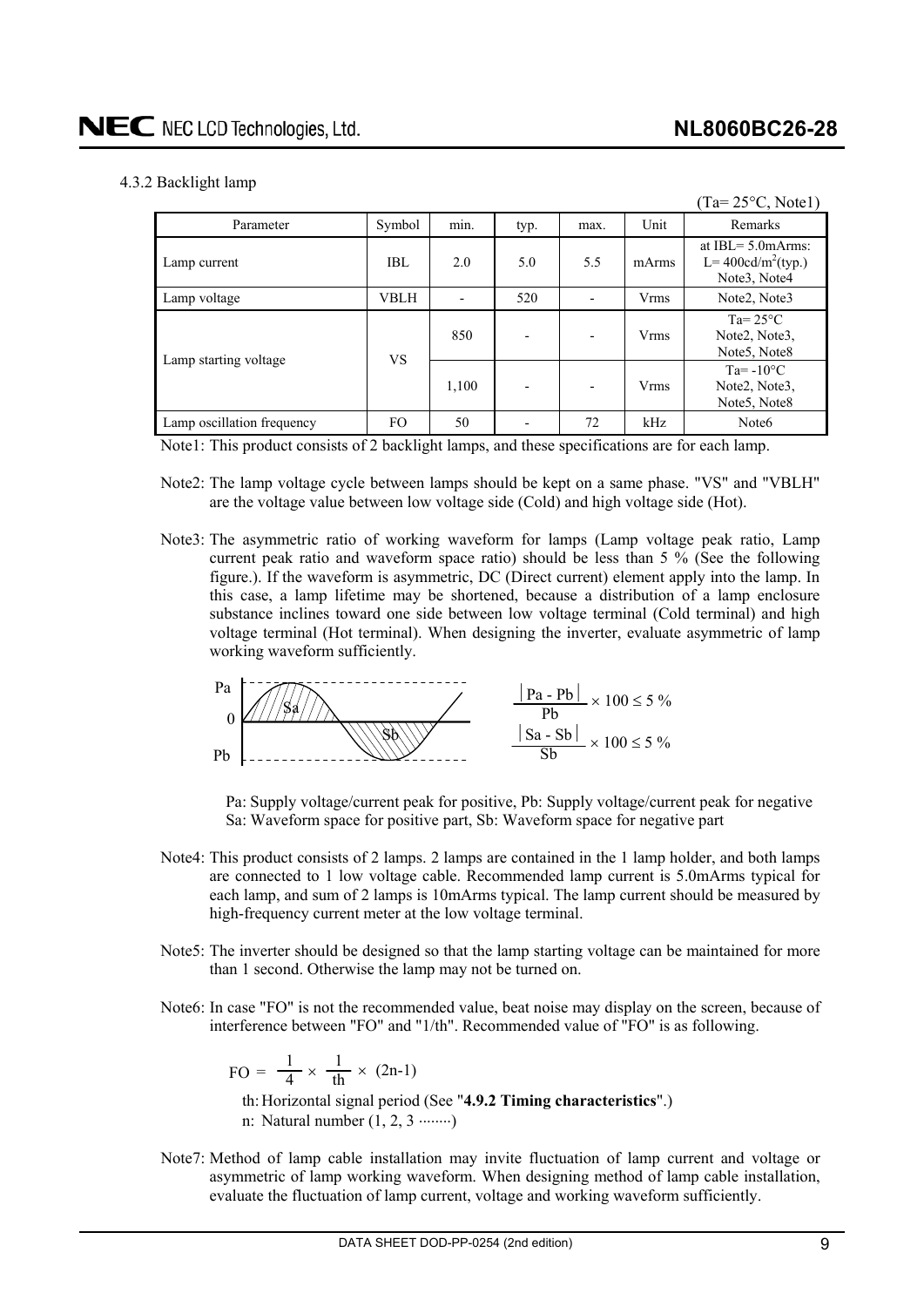<span id="page-9-0"></span>Note8: In case of Inverter with Ballast condenser, "VS" is the voltage level between Ballast condenser and Connector (Refer to the below "Example of measurement"). "VS" should be designed to be more than minimum "VS". Otherwise the lamp may not be turned on because the lamp starting voltage is less than minimum "VS".

Example of measurement

Probe capacity: 3pF (Tektronix, inc.: P6015A)



4.3.3 Power supply voltage ripple

This product works, even if the ripple voltage levels are beyond the permissible values as following the table, but there might be noise on the display image.

| Power supply voltage |  | Ripple voltage<br>Note1<br>(Measure at input terminal of power supply) | Unit    |
|----------------------|--|------------------------------------------------------------------------|---------|
| VCC<br>3.3V          |  | $\leq 100$                                                             | $mVp-p$ |

Note1: The permissible ripple voltage includes spike noise.

4.3.4 Fuse

| Parameter                       |                    | Fuse          | Rating | Fusing current | Remarks |  |
|---------------------------------|--------------------|---------------|--------|----------------|---------|--|
|                                 | Type               | Supplier      |        |                |         |  |
| <b>FCC16162AB</b><br><b>VCC</b> |                    | <b>KAMAYA</b> | 1.6A   | 3.2A           | Note1   |  |
|                                 | ELECTRIC Co., Ltd. |               | 32V    |                |         |  |

Note1: The power supply capacity should be more than the fusing current. If it is less than the fusing current, the fuse may not blow in a short time, and then nasty smell, smoke and so on may occur.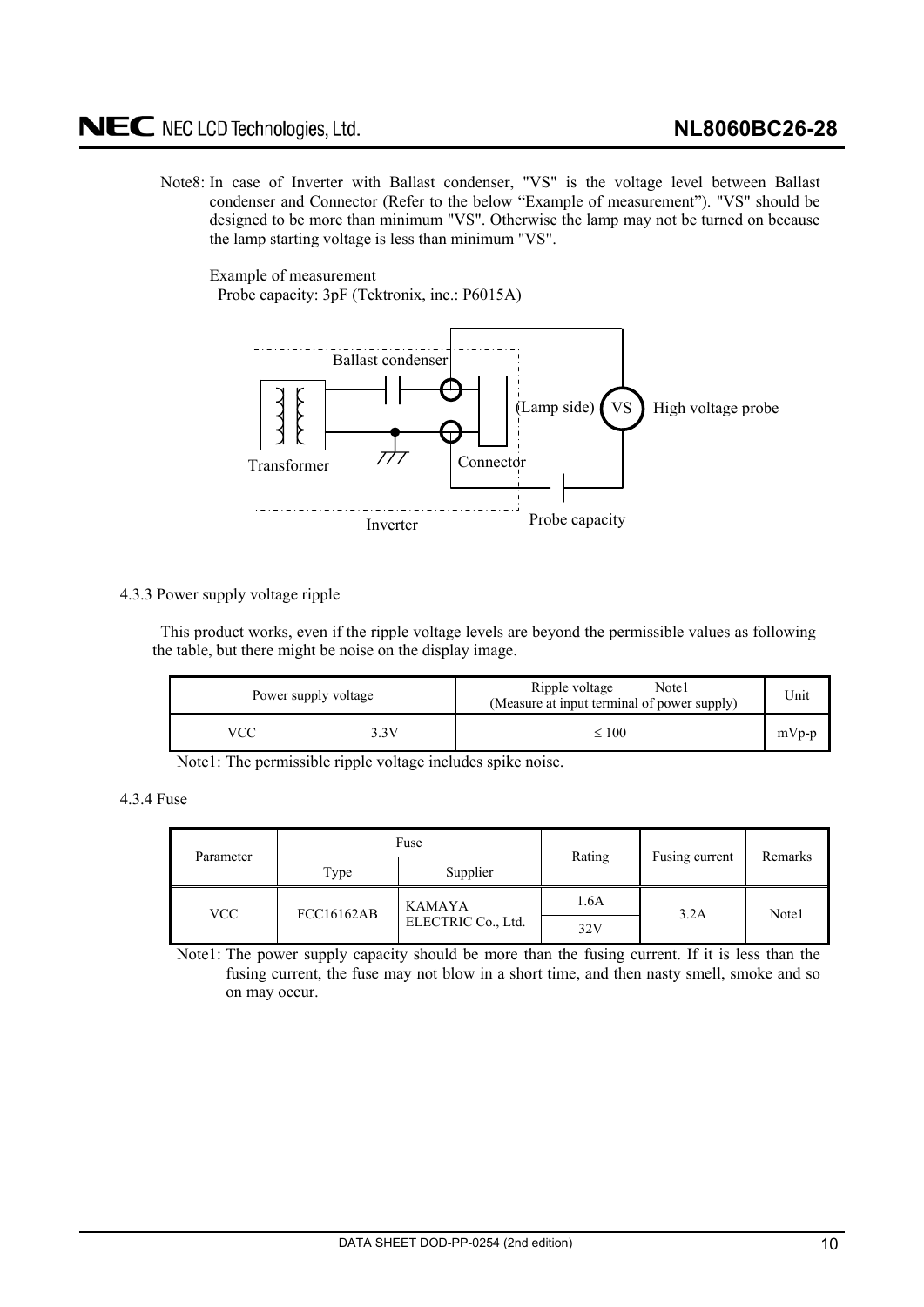### <span id="page-10-0"></span>4.4 POWER SUPPLY VOLTAGE SEQUENCE

4.4.1 LCD panel signal processing board



- $*$  These signals should be measured at the terminal of  $100\Omega$  resistance.
- Note1: In terms of voltage variation (voltage drop) while VCC rising edge is below 3.0V, a protection circuit may work, and then this product may not work.
- Note2: Display signals (D0+/-, D1+/-, D2+/-, D3+/- and CLK+/-) and function signals (DPS, FRC and MSL) must be Low or High impedance, exclude the VALID period (See above sequence diagram), in order to avoid that internal circuit is damaged. If some of display and function signals of this product are cut while this product is working, even if the signal input to it once again, it might not work normally. VCC should be cut when the display and function signals are stopped.
- 4.4.2 Inverter (Option)



- Note1: These are the display and function signals for LCD panel signal processing board.
- Note2: The backlight should be turned on within the valid period of display and function signals, in order to avoid unstable data display.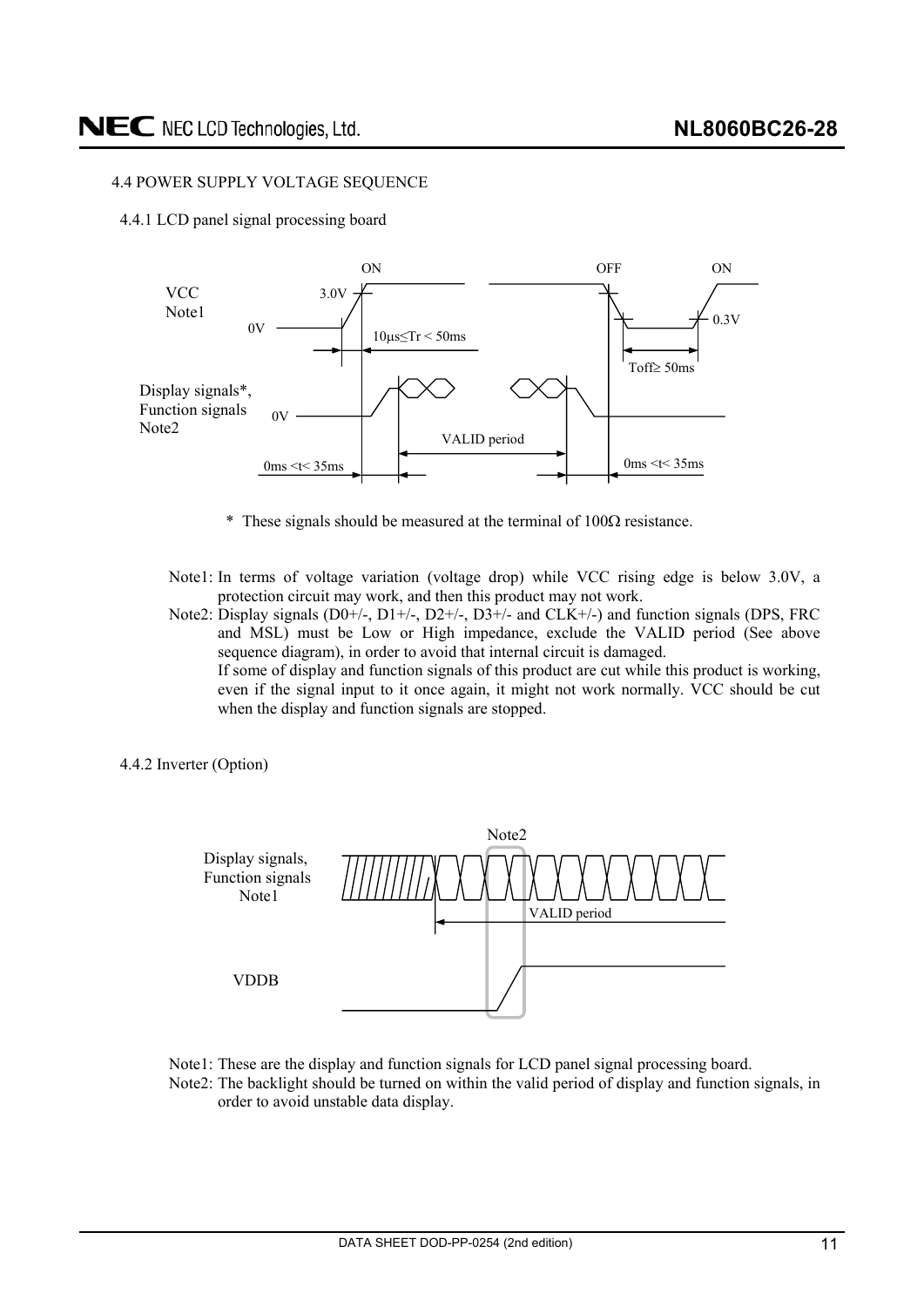# <span id="page-11-0"></span>4.5 CONNECTIONS AND FUNCTIONS FOR INTERFACE PINS

4.5.1 LCD panel signal processing board

### CN1 socket (LCD module side): FI-SE20P-HFE (Japan Aviation Electronics Industry Limited (JAE)) Adaptable plug: FI-S20S (Japan Aviation Electronics Industry Limited (JAE))

| Pin                            | Symbol                                                            | Signal                                                              | Input data signal 8bit                                      | Input data signal                        | Remarks     |                         |  |
|--------------------------------|-------------------------------------------------------------------|---------------------------------------------------------------------|-------------------------------------------------------------|------------------------------------------|-------------|-------------------------|--|
| No.                            |                                                                   |                                                                     | Map A                                                       | Map B                                    | 6bit        |                         |  |
| $\mathbf{1}$<br>$\overline{2}$ | $D3+$<br><sub>or</sub><br><b>GND</b><br>$D3-$<br>or<br><b>GND</b> | Pixel data<br>or<br>Ground<br>Pixel data<br><sub>or</sub><br>Ground | R0-R1, G0-G1, B0-B1                                         | R6-R7, G6-G7, B6-B7                      | Ground      | Note1<br>Note3<br>Note4 |  |
| 3                              | <b>DPS</b>                                                        | Selection of scan<br>direction                                      | High:                                                       | Reverse scan<br>Low or Open: Normal scan |             | Note2                   |  |
| 4                              | <b>FRC</b>                                                        | Selection of the<br>number of colors                                | High                                                        |                                          | Low or Open | Note1<br>Note5          |  |
| 5                              | <b>GND</b>                                                        | Ground                                                              |                                                             | Ground                                   |             | Note4                   |  |
| 6                              | ${\rm CLK+}$                                                      | Pixel clock                                                         | Pixel clock                                                 |                                          |             |                         |  |
| $7\phantom{.0}$                | CLK-                                                              |                                                                     |                                                             |                                          |             |                         |  |
| $8\,$                          | <b>GND</b>                                                        | Ground                                                              | Ground                                                      |                                          |             |                         |  |
| 9                              | $D2+$                                                             | Pixel data                                                          | <b>B4-B7,DE</b><br><b>B2-B5,DE</b>                          |                                          |             | Note3                   |  |
| 10                             | $D2-$                                                             |                                                                     |                                                             |                                          |             |                         |  |
| 11                             | <b>GND</b>                                                        | Ground                                                              |                                                             | Ground                                   |             | Note4                   |  |
| 12                             | $D1+$                                                             | Pixel data                                                          | G3-G7, B2-B3                                                | G1-G5, B0-B1                             |             | Note3                   |  |
| 13                             | $D1-$                                                             |                                                                     |                                                             |                                          |             |                         |  |
| 14                             | <b>GND</b>                                                        | Ground                                                              |                                                             | Ground                                   |             | Note4                   |  |
| 15                             | $\rm D0^+$                                                        | Pixel data                                                          |                                                             |                                          |             | Note3                   |  |
| 16                             | $D0-$                                                             |                                                                     | R <sub>2</sub> -R <sub>7</sub> , G <sub>2</sub><br>R0-R5,G0 |                                          |             |                         |  |
| 17                             | <b>GND</b>                                                        | Ground                                                              |                                                             | Ground                                   |             | Note4                   |  |
| 18                             | <b>MSL</b>                                                        | Selection of LVDS<br>input map                                      | Low<br>High<br>Low                                          |                                          |             | Note <sub>5</sub>       |  |
| 19                             | <b>VCC</b>                                                        | Power supply                                                        | Power supply<br>Power supply                                |                                          |             | Note4                   |  |
| 20                             | <b>VCC</b>                                                        |                                                                     |                                                             |                                          |             |                         |  |

# Note1: See "**4.6 DISPLAY COLORS AND INPUT DATA SIGNALS**".

Note2: See "**4.8 SCANNING DIRECTIONS**".

Note3: Twist pair wires with  $100\Omega$  (Characteristic impedance) should be used between LCD panel signal processing board and LVDS transmitter.

Note4: All GND and VCC terminals should be used without any non-connected lines.

Note5: See "**4.5.4 Connection between receiver and transmitter for LVDS**".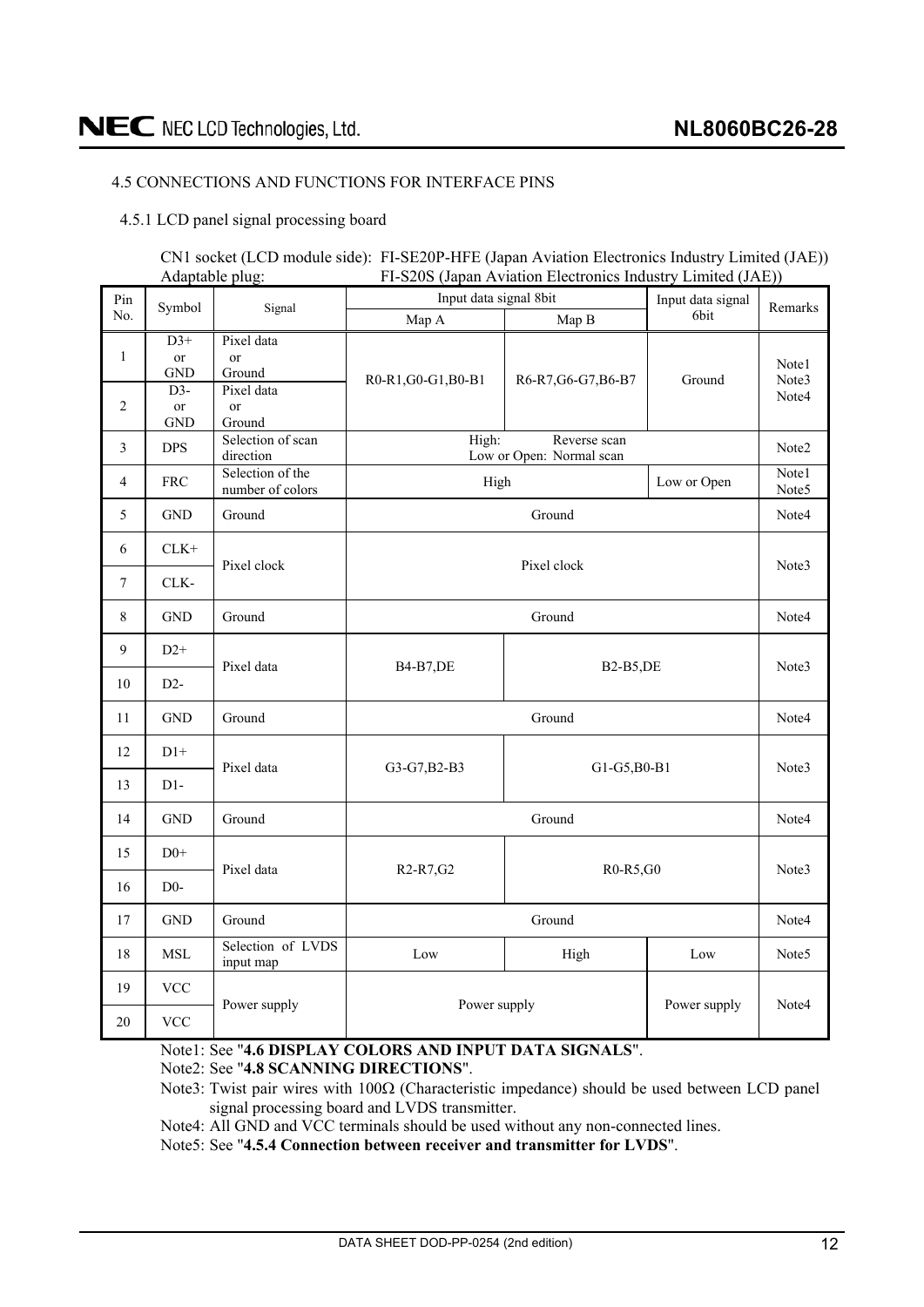## <span id="page-12-0"></span>4.5.2 Backlight lamp

#### **Attention: VBLH and VBLC must be connected correctly. Wrong connections will cause electric shock and also break down of the product.**

CN2 plug (LCD module side): BHR-04VS-1 (J.S.T Mfg. Co., Ltd.) Adaptable socket: SM03 (7-D1) B-BHS-1-TB(LF)(SN), SM03 (7-D1) B-BHS-1-TB (J.S.T Mfg. Co., Ltd.)

| Pin No. | Symbol | Signal                      | Remarks             |
|---------|--------|-----------------------------|---------------------|
|         | VBLH   | High voltage terminal (Hot) | Cable color: Pink   |
|         | VBLH.  | High voltage terminal (Hot) | Cable color: Pink   |
|         | N.C.   |                             | Keep this pin Open. |
|         | VBLC   | Low voltage terminal (Cold) | Cable color: Black  |

## 4.5.3 Positions of plug and socket

# Rear side



Insert direction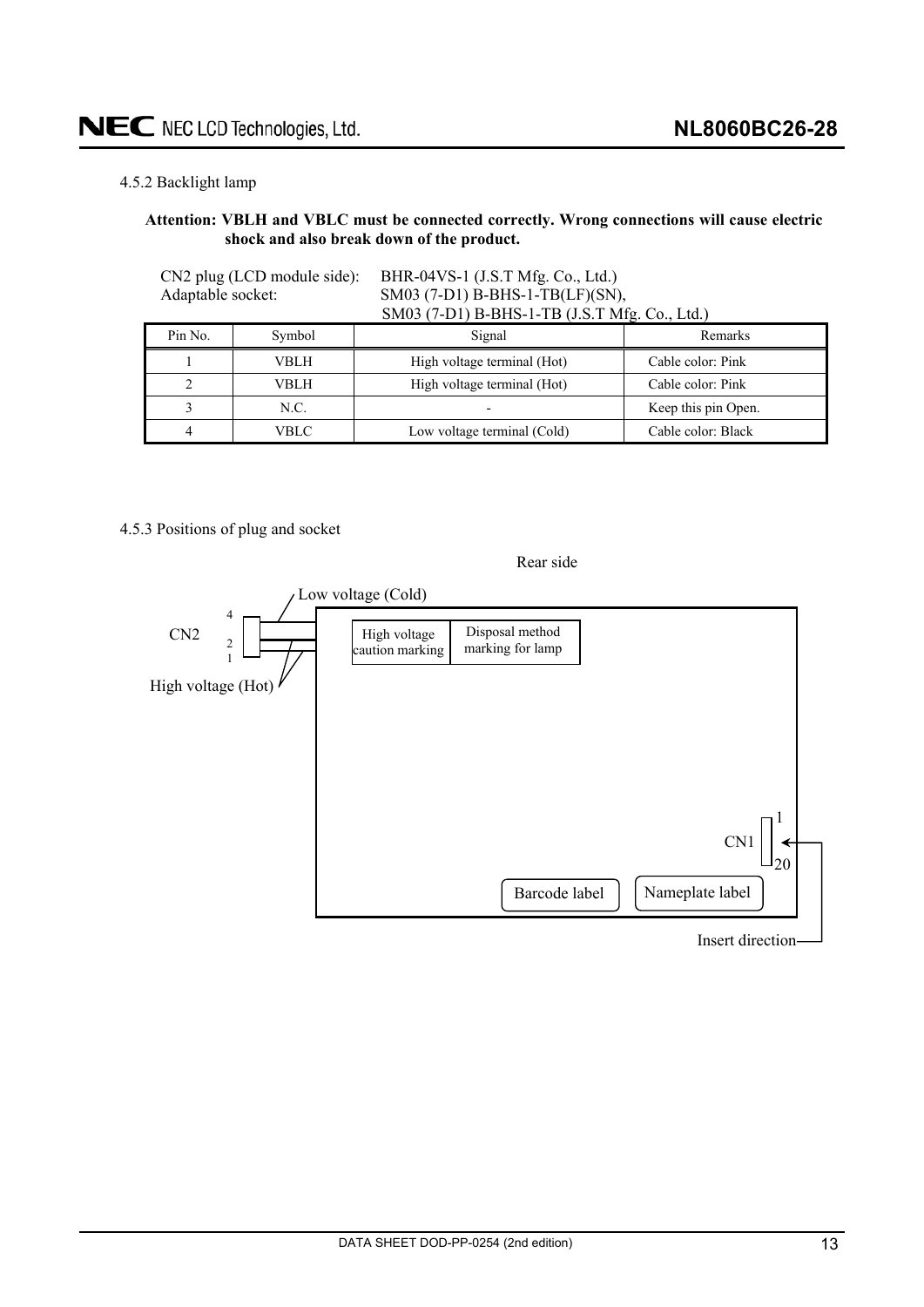

# <span id="page-13-0"></span>4.5.4 Connection between receiver and transmitter for LVDS (1) Input data signal: 8bit, MAP A

Note1: Recommended transmitter: THC63LVDM83R (THine Electronics Inc.) or equivalent

Note2: LSB (Least Significant Bit) – R0, G0, B0 MSB (Most Significant Bit) – R7, G7, B7

Note3: Twist pair wires with  $100\Omega$  (Characteristic impedance) should be used between LCD panel signal processing board and LVDS transmitter.

Note4: Input signals to TC4, TC5 and TD6 are not used inside the product, but do not keep TC4, TC5 and TD6 open to avoid noise problem.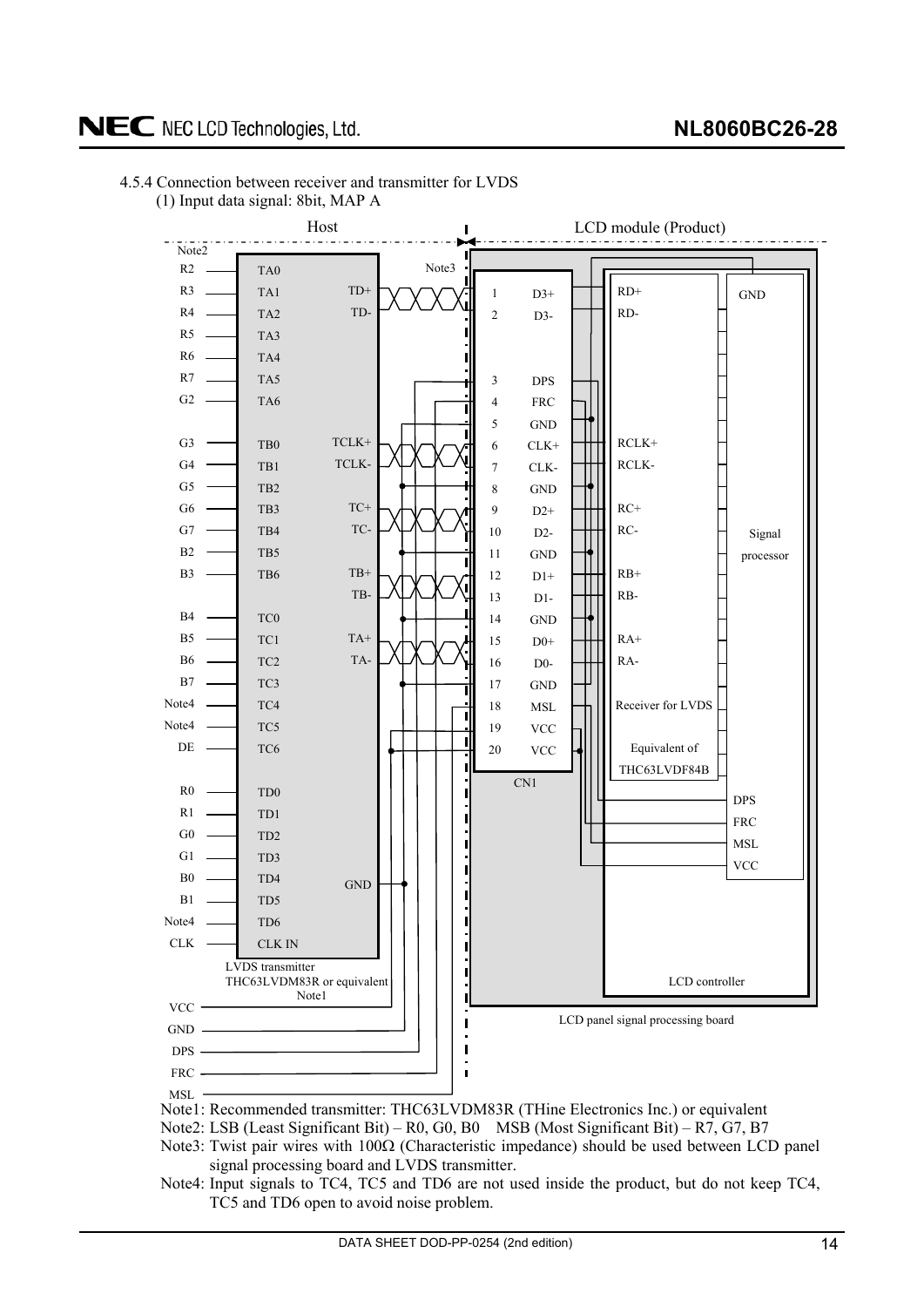# **NL8060BC26-28**

# NEC NEC LCD Technologies, Ltd.





Note2: LSB (Least Significant Bit) – R0, G0, B0 MSB (Most Significant Bit) – R7, G7, B7

- Note3: Twist pair wires with  $100\Omega$  (Characteristic impedance) should be used between LCD panel signal processing board and LVDS transmitter.
- Note4: Input signals to TC4, TC5 and TD6 are not used inside the product, but do not keep TC4, TC5 and TD6 open to avoid noise problem.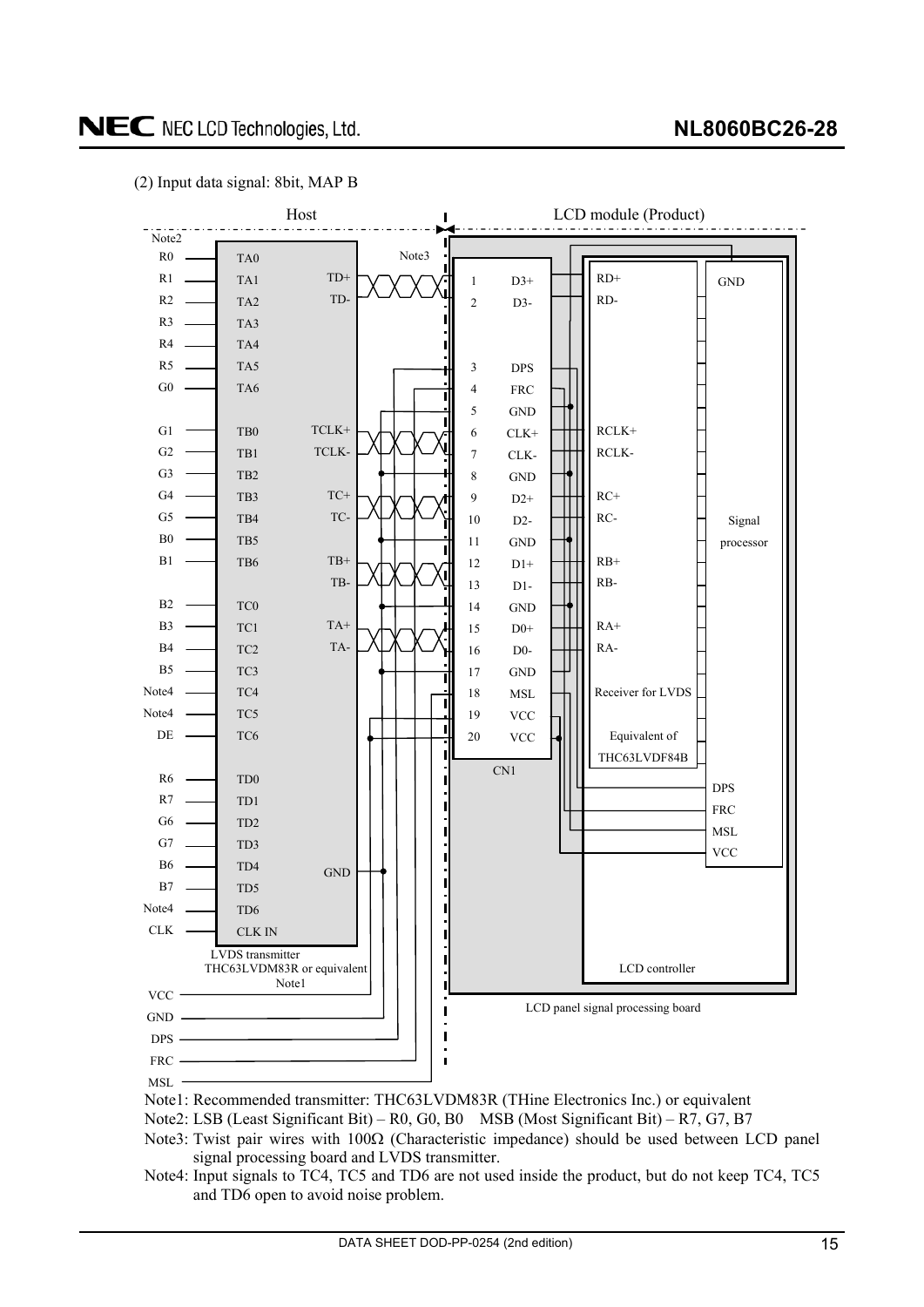## (3) Input data signal: 6bit



- Note1: Recommended transmitter THC63LVDM83R (THine Electronics Inc.) or equivalent
- Note2: LSB (Least Significant Bit) R0, G0, B0 MSB (Most Significant Bit) R5, G5, B5
- Note3: Twist pair wires with  $100\Omega$  (Characteristic impedance) should be used between LCD panel signal processing board and LVDS transmitter.
- Note4: Input signals to TC4 and TC5 are not used inside the product, but do not keep TC4 and TC5 open to avoid noise problem.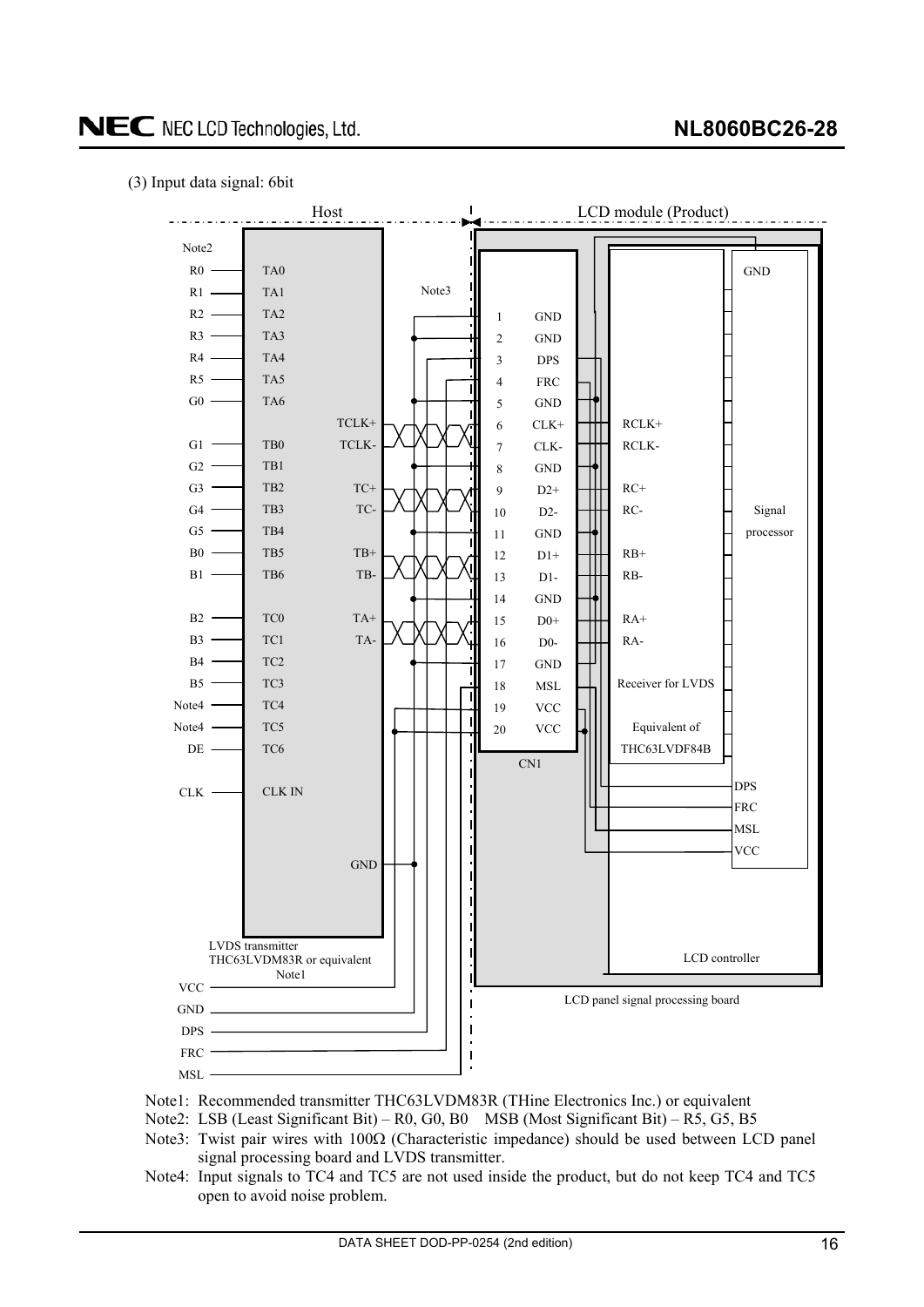# <span id="page-16-0"></span>4.5.5 Input data mapping

(1) Input data signal: 8bit , MAP A



(2) Input data signal: 8bit , MAP B

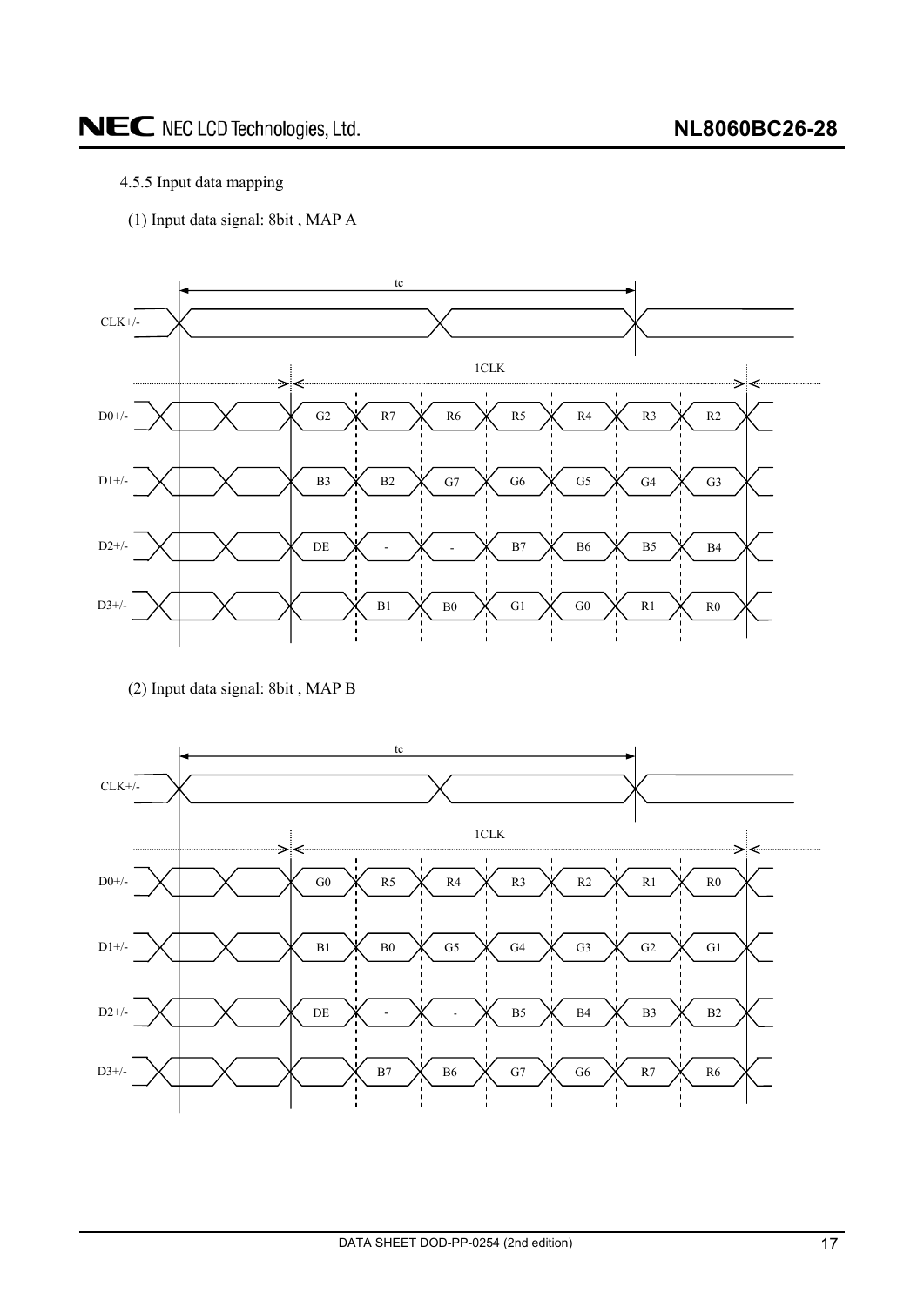# **NL8060BC26-28**

# NEC NEC LCD Technologies, Ltd.

# (3) Input data signal: 6bit

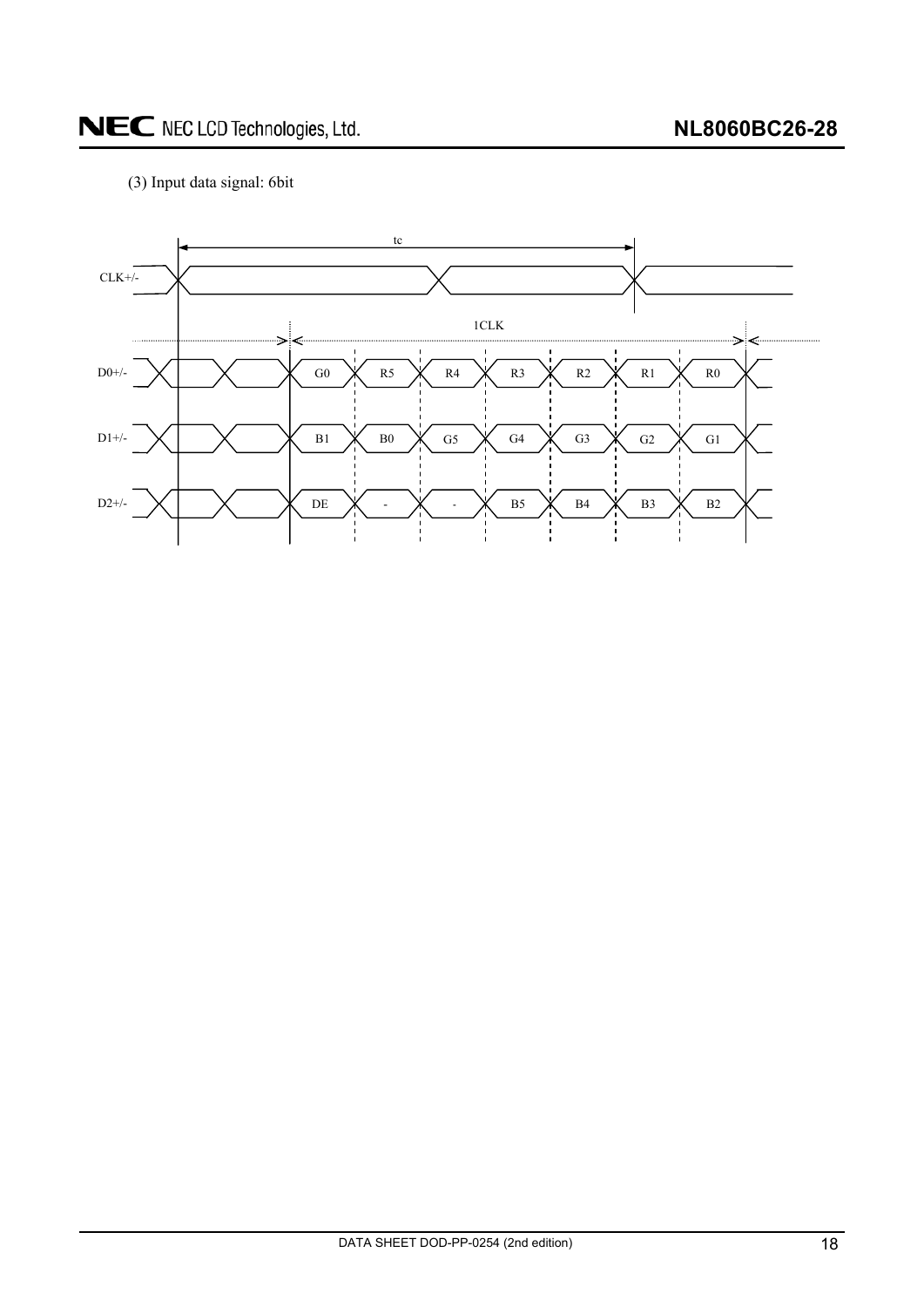# <span id="page-18-0"></span>4.6 DISPLAY COLORS AND INPUT DATA SIGNALS

4.6.1 Combinations between input data signals, FRC signal and MSL signal

This product can display in equivalent to 16,777,216 colors in 256 gray scales and 262,144 colors in 64 gray scales by combination between input data signals and FRC signal. See following table.

| Combination   | Input<br>data<br>signals | Input Data<br>mapping    | $CN1-$<br>Pin No.1 and 2 | <b>FRC</b><br>terminal | <b>MSL</b><br>terminal | Display<br>colors | Remarks           |
|---------------|--------------------------|--------------------------|--------------------------|------------------------|------------------------|-------------------|-------------------|
| $^\copyright$ | 8 bit                    | MAP A                    | $D3+/-$                  | High                   | Low                    | 16,777,216        | Note1             |
| ➁             | 8 bit                    | MAP <sub>B</sub>         | $D3+/-$                  | High                   | High                   | 16,777,216        | Note1             |
|               | 6 bit                    | $\overline{\phantom{0}}$ | <b>GND</b>               | Low or<br>open         | Low                    | 262,144           | Note <sub>2</sub> |

Note1: See "**4.6.2 16,777,216 colors**".

Note2: See "**4.6.3 262,144 colors**".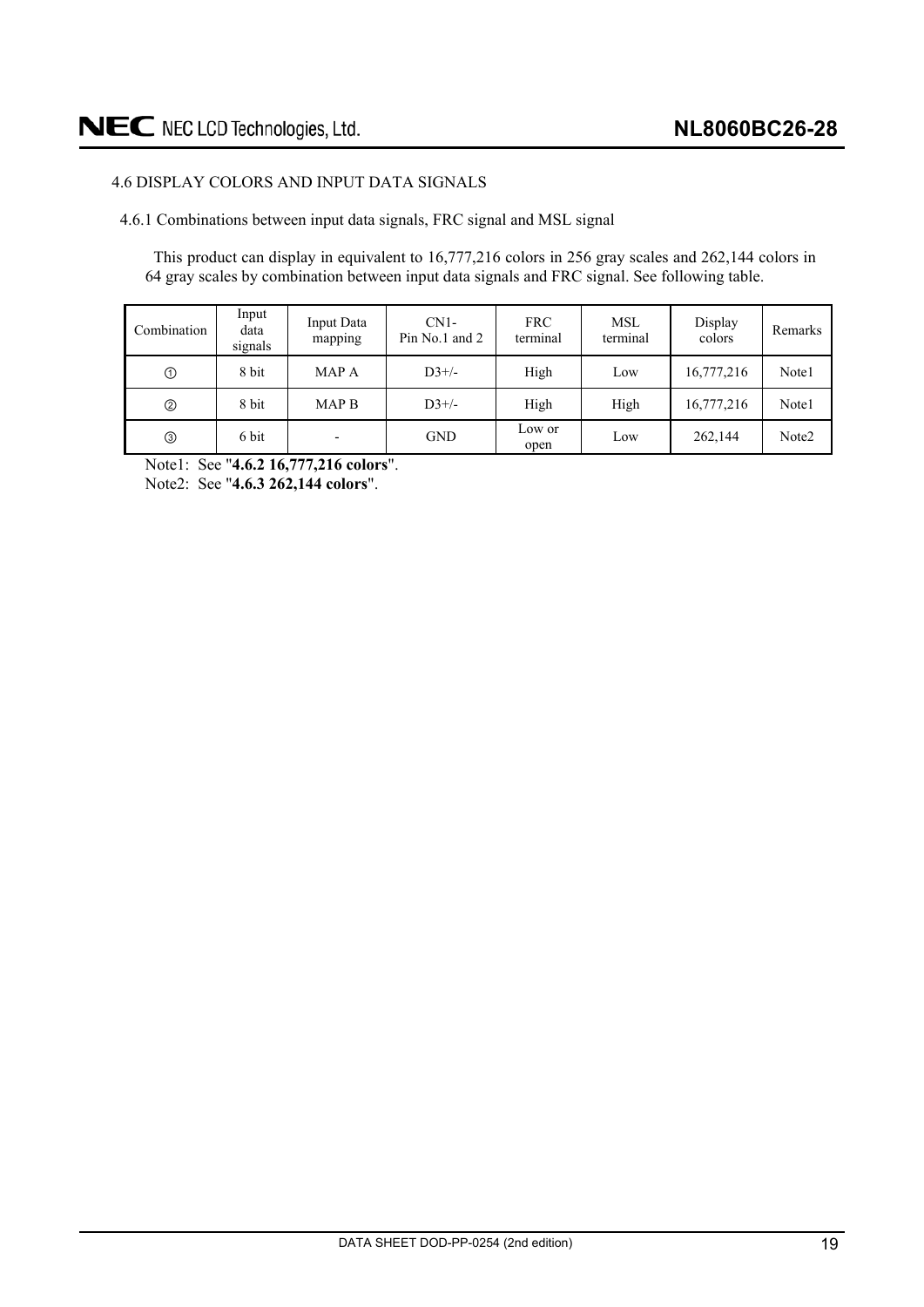# <span id="page-19-0"></span>4.6.2 16,777,216 colors

This product can display equivalent of 16,777,216 colors in 256 gray scales by combination  $\odot$  and  $\odot$ . (See "**4.6.1 Combinations between input data signals, FRC signal and MSL signal**".) Also the relation between display colors and input data signals is as the following table.

|                  | Display colors | Data signal (0: Low level, 1: High level) |                  |                  |                  |                  |                  |                  |                  |                  |                  |                  |                  |                  |                  |                  |                  |                |                  |                  |                  |                  |                  |                  |                  |
|------------------|----------------|-------------------------------------------|------------------|------------------|------------------|------------------|------------------|------------------|------------------|------------------|------------------|------------------|------------------|------------------|------------------|------------------|------------------|----------------|------------------|------------------|------------------|------------------|------------------|------------------|------------------|
|                  |                | R <sub>7</sub>                            | R 6              | R 5              | R <sub>4</sub>   | R <sub>3</sub>   | R <sub>2</sub>   | R <sub>1</sub>   | R <sub>0</sub>   | G 7              | ${\rm G}$ 6      | G <sub>5</sub>   | G <sub>4</sub>   | G <sub>3</sub>   | G <sub>2</sub>   | G <sub>1</sub>   | G <sub>0</sub>   | <b>B</b> 7     | <b>B</b> 6       | <b>B</b> 5       | <b>B4</b>        | <b>B</b> 3       | <b>B2</b>        | B <sub>1</sub>   | B <sub>0</sub>   |
|                  | <b>Black</b>   | $\boldsymbol{0}$                          | $\boldsymbol{0}$ | $\boldsymbol{0}$ | $\boldsymbol{0}$ | $\boldsymbol{0}$ | $\boldsymbol{0}$ | $\boldsymbol{0}$ | $\boldsymbol{0}$ | $\boldsymbol{0}$ | $\boldsymbol{0}$ | $\boldsymbol{0}$ | $\boldsymbol{0}$ | $\boldsymbol{0}$ | $\boldsymbol{0}$ | $\boldsymbol{0}$ | $\boldsymbol{0}$ | 0              | 0                | $\boldsymbol{0}$ | $\boldsymbol{0}$ | $\boldsymbol{0}$ | $\boldsymbol{0}$ | $\boldsymbol{0}$ | $\boldsymbol{0}$ |
|                  | Blue           | 0                                         | $\boldsymbol{0}$ | 0                | 0                | 0                | 0                | 0                | $\boldsymbol{0}$ | 0                | 0                | 0                | $\boldsymbol{0}$ | 0                | 0                | 0                | 0                | 1              |                  | 1                | 1                | 1                | 1                | 1                | 1                |
|                  | Red            | 1                                         |                  |                  | 1                | 1                | 1                | 1                | 1                | 0                | 0                | $\boldsymbol{0}$ | $\boldsymbol{0}$ | $\boldsymbol{0}$ | 0                | $\boldsymbol{0}$ | 0                | 0              | 0                | 0                | 0                | $\boldsymbol{0}$ | $\boldsymbol{0}$ | $\boldsymbol{0}$ | 0                |
| Basic Colors     | Magenta        |                                           |                  | 1                |                  | 1                | 1                | 1                | 1                | 0                | $\boldsymbol{0}$ | 0                | $\boldsymbol{0}$ | $\boldsymbol{0}$ | $\boldsymbol{0}$ | $\boldsymbol{0}$ | $\boldsymbol{0}$ | 1              |                  | 1                |                  |                  |                  | 1                | 1                |
|                  | Green          | 0                                         | 0                | 0                | 0                | $\boldsymbol{0}$ | $\boldsymbol{0}$ | $\boldsymbol{0}$ | $\boldsymbol{0}$ |                  |                  | 1                | 1                | 1                |                  |                  | 1                | 0              | 0                | 0                | 0                | 0                | $\boldsymbol{0}$ | $\boldsymbol{0}$ | $\boldsymbol{0}$ |
|                  | Cyan           | 0                                         | 0                | 0                | 0                | 0                | 0                | 0                | 0                |                  | 1                | 1                |                  | 1                |                  | 1                | 1                | 1              | 1                | 1                | 1                | 1                | 1                | $\mathbf{1}$     | 1                |
|                  | Yellow         |                                           |                  | 1                | 1                | 1                | 1                | 1                | 1                | 1                | 1                | 1                | 1                | 1                | 1                | 1                | 1                | 0              | 0                | $\boldsymbol{0}$ | 0                | 0                | $\boldsymbol{0}$ | $\boldsymbol{0}$ | 0                |
|                  | White          | 1                                         | 1                |                  |                  |                  |                  |                  | 1                | 1                |                  |                  | 1                | 1                |                  | $\mathbf{1}$     | 1                | 1              | 1                |                  | 1                | 1                |                  | 1                | 1                |
|                  | <b>Black</b>   | $\overline{0}$                            | $\overline{0}$   | $\overline{0}$   | $\overline{0}$   | $\mathbf{0}$     | $\mathbf{0}$     | $\overline{0}$   | $\overline{0}$   | $\overline{0}$   | $\overline{0}$   | $\overline{0}$   | $\overline{0}$   | $\overline{0}$   | $\overline{0}$   | $\overline{0}$   | $\overline{0}$   | $\overline{0}$ | $\overline{0}$   | $\boldsymbol{0}$ | $\overline{0}$   | $\overline{0}$   | $\boldsymbol{0}$ | $\overline{0}$   | $\boldsymbol{0}$ |
|                  |                | $\boldsymbol{0}$                          | $\boldsymbol{0}$ | $\boldsymbol{0}$ | $\boldsymbol{0}$ | $\boldsymbol{0}$ | $\boldsymbol{0}$ | $\boldsymbol{0}$ | $\mathbf{1}$     | $\boldsymbol{0}$ | $\boldsymbol{0}$ | $\boldsymbol{0}$ | $\boldsymbol{0}$ | $\boldsymbol{0}$ | $\boldsymbol{0}$ | $\boldsymbol{0}$ | $\boldsymbol{0}$ | 0              | $\boldsymbol{0}$ | $\boldsymbol{0}$ | $\boldsymbol{0}$ | $\boldsymbol{0}$ | $\boldsymbol{0}$ | $\boldsymbol{0}$ | $\boldsymbol{0}$ |
|                  | dark           | $\overline{0}$                            | $\overline{0}$   | $\overline{0}$   | $\boldsymbol{0}$ | $\boldsymbol{0}$ | $\boldsymbol{0}$ | 1                | $\boldsymbol{0}$ | $\boldsymbol{0}$ | $\boldsymbol{0}$ | $\boldsymbol{0}$ | $\boldsymbol{0}$ | $\overline{0}$   | $\boldsymbol{0}$ | $\boldsymbol{0}$ | $\boldsymbol{0}$ | 0              | $\overline{0}$   | $\boldsymbol{0}$ | $\boldsymbol{0}$ | $\boldsymbol{0}$ | $\boldsymbol{0}$ | $\boldsymbol{0}$ | $\boldsymbol{0}$ |
|                  | ↑              |                                           |                  |                  |                  |                  |                  |                  |                  |                  |                  |                  |                  |                  |                  |                  |                  |                |                  |                  |                  |                  |                  |                  |                  |
| Red gray scale   | ↓              |                                           |                  |                  |                  |                  |                  |                  |                  |                  |                  |                  |                  |                  |                  |                  |                  |                |                  |                  |                  |                  |                  |                  |                  |
|                  | bright         |                                           |                  |                  |                  |                  |                  | 0                | 1                | 0                | $\boldsymbol{0}$ | $\boldsymbol{0}$ | $\boldsymbol{0}$ | $\boldsymbol{0}$ | $\boldsymbol{0}$ | $\boldsymbol{0}$ | $\boldsymbol{0}$ | 0              | 0                | $\boldsymbol{0}$ | 0                | $\boldsymbol{0}$ | $\boldsymbol{0}$ | 0                | $\boldsymbol{0}$ |
|                  |                | 1                                         | 1                |                  |                  | 1                | 1                | 1                | $\boldsymbol{0}$ | 0                | $\boldsymbol{0}$ | $\boldsymbol{0}$ | $\boldsymbol{0}$ | $\boldsymbol{0}$ | 0                | $\boldsymbol{0}$ | 0                | 0              | 0                | $\boldsymbol{0}$ | 0                | 0                | $\boldsymbol{0}$ | $\boldsymbol{0}$ | $\boldsymbol{0}$ |
|                  | Red            |                                           | 1                |                  | 1                |                  | 1                | 1                |                  | 0                | $\boldsymbol{0}$ | $\boldsymbol{0}$ | $\boldsymbol{0}$ | $\boldsymbol{0}$ | 0                | 0                | $\boldsymbol{0}$ | 0              | 0                | 0                | $\boldsymbol{0}$ | $\boldsymbol{0}$ | $\boldsymbol{0}$ | $\boldsymbol{0}$ | $\boldsymbol{0}$ |
|                  | <b>Black</b>   | 0                                         | $\boldsymbol{0}$ | $\boldsymbol{0}$ | $\overline{0}$   | $\boldsymbol{0}$ | $\boldsymbol{0}$ | $\boldsymbol{0}$ | $\boldsymbol{0}$ | $\boldsymbol{0}$ | $\boldsymbol{0}$ | $\boldsymbol{0}$ | $\boldsymbol{0}$ | $\boldsymbol{0}$ | $\pmb{0}$        | $\boldsymbol{0}$ | $\boldsymbol{0}$ | 0              | 0                | $\boldsymbol{0}$ | $\boldsymbol{0}$ | $\overline{0}$   | $\boldsymbol{0}$ | $\boldsymbol{0}$ | $\boldsymbol{0}$ |
|                  |                | 0                                         | 0                | 0                | 0                | $\boldsymbol{0}$ | $\boldsymbol{0}$ | $\boldsymbol{0}$ | $\boldsymbol{0}$ | 0                | $\overline{0}$   | $\boldsymbol{0}$ | $\overline{0}$   | $\overline{0}$   | 0                | $\overline{0}$   | 1                | 0              | 0                | $\boldsymbol{0}$ | 0                | 0                | $\boldsymbol{0}$ | $\boldsymbol{0}$ | $\boldsymbol{0}$ |
|                  | dark           | 0                                         | $\boldsymbol{0}$ | $\boldsymbol{0}$ | 0                | 0                | 0                | 0                | $\theta$         | 0                | $\pmb{0}$        | 0                | 0                | 0                | 0                | 1                | 0                | 0              | 0                | 0                | 0                | 0                | 0                | $\boldsymbol{0}$ | $\boldsymbol{0}$ |
|                  | ↑              |                                           |                  |                  |                  |                  |                  |                  |                  |                  |                  |                  |                  |                  |                  |                  |                  |                |                  |                  |                  |                  |                  |                  |                  |
| Green gray scale | ↓              |                                           |                  |                  |                  |                  |                  |                  |                  |                  |                  |                  |                  |                  |                  |                  |                  |                |                  |                  |                  |                  |                  |                  |                  |
|                  | bright         | 0                                         | $\boldsymbol{0}$ | $\boldsymbol{0}$ | 0                | $\boldsymbol{0}$ | $\boldsymbol{0}$ | 0                | $\boldsymbol{0}$ |                  |                  |                  |                  |                  |                  | 0                | 1                | 0              | 0                | 0                | 0                | 0                | 0                | 0                | $\boldsymbol{0}$ |
|                  |                | 0                                         | $\boldsymbol{0}$ | $\boldsymbol{0}$ | $\boldsymbol{0}$ | $\boldsymbol{0}$ | $\boldsymbol{0}$ | $\boldsymbol{0}$ | $\boldsymbol{0}$ | 1                | 1                | 1                | 1                | 1                | 1                | 1                | $\boldsymbol{0}$ | 0              | 0                | $\boldsymbol{0}$ | $\boldsymbol{0}$ | $\boldsymbol{0}$ | $\boldsymbol{0}$ | $\boldsymbol{0}$ | $\boldsymbol{0}$ |
|                  | Green          | 0                                         | $\boldsymbol{0}$ | $\boldsymbol{0}$ | $\boldsymbol{0}$ | $\boldsymbol{0}$ | $\boldsymbol{0}$ | $\boldsymbol{0}$ | $\boldsymbol{0}$ | 1                | 1                | 1                | $\mathbf{1}$     | $\mathbf{1}$     | 1                | $\mathbf{1}$     | $\mathbf{1}$     | 0              | 0                | $\boldsymbol{0}$ | $\boldsymbol{0}$ | $\boldsymbol{0}$ | $\boldsymbol{0}$ | $\boldsymbol{0}$ | $\boldsymbol{0}$ |
|                  | <b>Black</b>   | $\boldsymbol{0}$                          | $\boldsymbol{0}$ | $\boldsymbol{0}$ | $\overline{0}$   | $\boldsymbol{0}$ | $\boldsymbol{0}$ | $\boldsymbol{0}$ | $\boldsymbol{0}$ | $\boldsymbol{0}$ | $\boldsymbol{0}$ | $\boldsymbol{0}$ | $\boldsymbol{0}$ | $\boldsymbol{0}$ | $\boldsymbol{0}$ | $\boldsymbol{0}$ | $\boldsymbol{0}$ | $\overline{0}$ | $\boldsymbol{0}$ | $\boldsymbol{0}$ | $\boldsymbol{0}$ | $\boldsymbol{0}$ | $\boldsymbol{0}$ | $\boldsymbol{0}$ | $\boldsymbol{0}$ |
|                  |                | 0                                         | $\boldsymbol{0}$ | $\boldsymbol{0}$ | 0                | $\boldsymbol{0}$ | $\boldsymbol{0}$ | $\boldsymbol{0}$ | $\boldsymbol{0}$ | 0                | $\boldsymbol{0}$ | $\boldsymbol{0}$ | $\boldsymbol{0}$ | $\boldsymbol{0}$ | $\boldsymbol{0}$ | $\boldsymbol{0}$ | $\boldsymbol{0}$ | 0              | 0                | $\boldsymbol{0}$ | $\boldsymbol{0}$ | $\boldsymbol{0}$ | $\boldsymbol{0}$ | $\boldsymbol{0}$ | $\mathbf{1}$     |
|                  | dark           | $\boldsymbol{0}$                          | $\boldsymbol{0}$ | $\boldsymbol{0}$ | $\boldsymbol{0}$ | $\boldsymbol{0}$ | 0                | $\boldsymbol{0}$ | $\boldsymbol{0}$ | $\boldsymbol{0}$ | $\boldsymbol{0}$ | $\boldsymbol{0}$ | $\overline{0}$   | $\boldsymbol{0}$ | 0                | $\boldsymbol{0}$ | $\overline{0}$   | 0              | 0                | 0                | $\boldsymbol{0}$ | $\boldsymbol{0}$ | $\boldsymbol{0}$ | 1                | $\boldsymbol{0}$ |
| Blue gray scale  | ↑              |                                           |                  |                  |                  |                  |                  |                  |                  |                  |                  |                  |                  |                  |                  |                  |                  |                |                  |                  |                  |                  |                  |                  |                  |
|                  | ↓              |                                           |                  |                  |                  |                  |                  |                  |                  |                  |                  |                  |                  |                  |                  |                  |                  |                |                  |                  |                  |                  |                  |                  |                  |
|                  | bright         | 0                                         | 0                | 0                | 0                | $\theta$         | $\theta$         | 0                | 0                | 0                | 0                | 0                | 0                | 0                | 0                | 0                | $\theta$         | 1              |                  |                  |                  |                  |                  | 0                |                  |
|                  |                | 0                                         | 0                | 0                | 0                | $\theta$         | 0                | 0                | 0                | 0                | $\overline{0}$   | 0                | $\theta$         | 0                | 0                | $\overline{0}$   | 0                | 1              |                  |                  |                  |                  |                  | 1                | 0                |
|                  | Blue           | 0                                         | $\boldsymbol{0}$ | $\boldsymbol{0}$ | 0                | $\boldsymbol{0}$ | $\theta$         | $\boldsymbol{0}$ | 0                | $\boldsymbol{0}$ | 0                | $\boldsymbol{0}$ | $\boldsymbol{0}$ | 0                | 0                | 0                | $\boldsymbol{0}$ | 1              |                  |                  |                  |                  |                  | 1                |                  |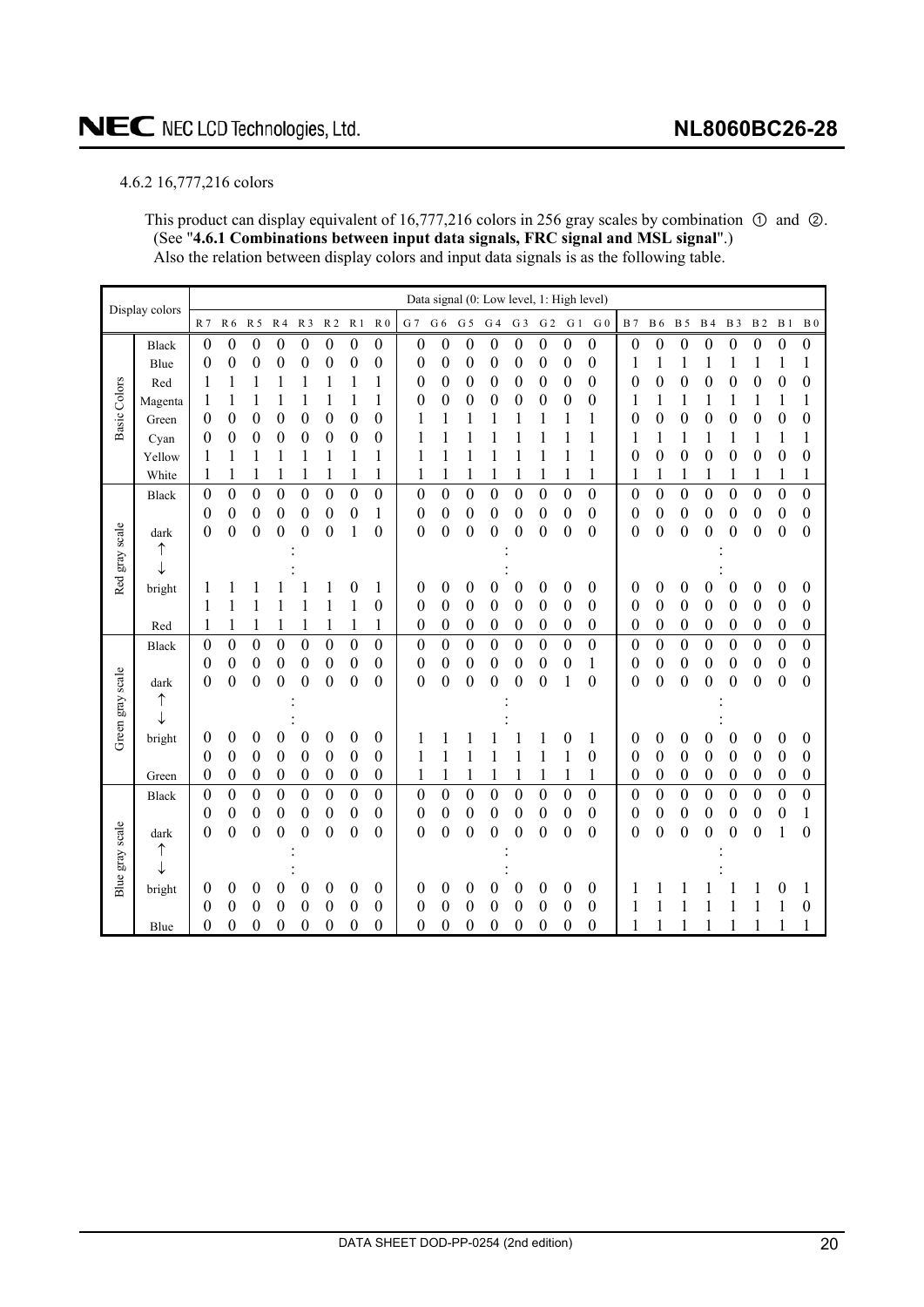### <span id="page-20-0"></span>4.6.3 262,144 colors

This product can display equivalent of  $262,144$  colors in 64 gray scales by combination  $\circledA$ . (See "**4.6.1 Combinations between input data signals, FRC signal and MSL signal**".) Also the relation between display colors and input data signals is as the following table.

| Display colors   |              |                  |                  |                  |                  |                  |                  | Data signal (0: Low level, |                  |                  |                  |                  | 1: High level)   |                  |                  |                  |                  |                  |                  |
|------------------|--------------|------------------|------------------|------------------|------------------|------------------|------------------|----------------------------|------------------|------------------|------------------|------------------|------------------|------------------|------------------|------------------|------------------|------------------|------------------|
|                  |              | $\overline{R5}$  | $R\overline{4}$  | $\overline{R}$   | $\overline{R2}$  | $\overline{R1}$  | $\overline{R}0$  | $\overline{G}$             | $\overline{G4}$  | $G\overline{3}$  | $\overline{G2}$  | $\overline{G1}$  | $\overline{G}0$  | <b>B5</b>        | B <sub>4</sub>   | $\overline{B}$   | $\overline{B2}$  | B <sub>1</sub>   | B <sub>0</sub>   |
|                  | <b>Black</b> | $\boldsymbol{0}$ | $\overline{0}$   | $\overline{0}$   | $\overline{0}$   | $\overline{0}$   | $\boldsymbol{0}$ | $\overline{0}$             | $\overline{0}$   | $\overline{0}$   | $\boldsymbol{0}$ | $\boldsymbol{0}$ | $\boldsymbol{0}$ | $\mathbf{0}$     | $\overline{0}$   | $\boldsymbol{0}$ | $\boldsymbol{0}$ | $\boldsymbol{0}$ | $\boldsymbol{0}$ |
|                  | Blue         | $\boldsymbol{0}$ | $\boldsymbol{0}$ | $\boldsymbol{0}$ | $\boldsymbol{0}$ | $\boldsymbol{0}$ | $\mathbf{0}$     | $\overline{0}$             | $\mathbf{0}$     | $\boldsymbol{0}$ | $\boldsymbol{0}$ | $\boldsymbol{0}$ | $\mathbf{0}$     | 1                | 1                | 1                | $\mathbf{1}$     | $\mathbf{1}$     | 1                |
|                  | Red          | 1                | 1                | 1                | $\mathbf{1}$     | 1                | 1                | 0                          | $\overline{0}$   | $\mathbf{0}$     | $\boldsymbol{0}$ | $\boldsymbol{0}$ | $\mathbf{0}$     | $\boldsymbol{0}$ | $\mathbf{0}$     | $\mathbf{0}$     | $\boldsymbol{0}$ | $\boldsymbol{0}$ | $\mathbf{0}$     |
|                  | Magenta      | $\mathbf{1}$     | 1                | 1                | $\mathbf{1}$     | $\mathbf{1}$     | 1                | $\boldsymbol{0}$           | $\overline{0}$   | $\overline{0}$   | $\boldsymbol{0}$ | $\boldsymbol{0}$ | $\mathbf{0}$     | 1                | 1                | 1                | $\mathbf{1}$     | $\mathbf{1}$     | 1                |
| Basic colors     | Green        | $\boldsymbol{0}$ | $\theta$         | $\mathbf{0}$     | $\boldsymbol{0}$ | $\boldsymbol{0}$ | $\mathbf{0}$     | 1                          | 1                | 1                | 1                | 1                | 1                | $\boldsymbol{0}$ | $\mathbf{0}$     | $\mathbf{0}$     | $\boldsymbol{0}$ | $\boldsymbol{0}$ | $\mathbf{0}$     |
|                  | Cyan         | $\boldsymbol{0}$ | $\boldsymbol{0}$ | $\boldsymbol{0}$ | $\boldsymbol{0}$ | $\boldsymbol{0}$ | $\mathbf{0}$     | $\mathbf{1}$               | $\mathbf{1}$     | 1                | $\,1$            | $\mathbf{1}$     | $\mathbf{1}$     | 1                | $\mathbf{1}$     | 1                | $\mathbf{1}$     | $\mathbf{1}$     | 1                |
|                  | Yellow       | $\mathbf{1}$     | $\mathbf{1}$     | 1                | $\mathbf{1}$     | $\mathbf{1}$     | $\mathbf{1}$     | 1                          | $\mathbf{1}$     | 1                | $\mathbf{1}$     | $\mathbf{1}$     | 1                | $\boldsymbol{0}$ | $\mathbf{0}$     | $\boldsymbol{0}$ | $\boldsymbol{0}$ | $\boldsymbol{0}$ | $\boldsymbol{0}$ |
|                  | White        | 1                | 1                | $\mathbf{1}$     | 1                | $\mathbf{1}$     | 1                | 1                          | $\mathbf{1}$     | 1                | $\mathbf{1}$     | 1                | 1                | 1                | 1                | 1                | 1                | $\mathbf{1}$     | 1                |
|                  | <b>Black</b> | $\boldsymbol{0}$ | $\mathbf{0}$     | $\boldsymbol{0}$ | $\boldsymbol{0}$ | $\boldsymbol{0}$ | $\boldsymbol{0}$ | $\overline{0}$             | $\boldsymbol{0}$ | $\boldsymbol{0}$ | $\boldsymbol{0}$ | $\boldsymbol{0}$ | $\boldsymbol{0}$ | $\mathbf{0}$     | $\boldsymbol{0}$ | $\boldsymbol{0}$ | $\boldsymbol{0}$ | $\boldsymbol{0}$ | $\boldsymbol{0}$ |
|                  |              | $\theta$         | $\theta$         | 0                | $\boldsymbol{0}$ | $\boldsymbol{0}$ | 1                | 0                          | $\mathbf{0}$     | $\boldsymbol{0}$ | $\boldsymbol{0}$ | $\boldsymbol{0}$ | $\mathbf{0}$     | $\mathbf{0}$     | $\mathbf{0}$     | $\boldsymbol{0}$ | $\boldsymbol{0}$ | $\boldsymbol{0}$ | $\boldsymbol{0}$ |
|                  | dark         | $\mathbf{0}$     | $\mathbf{0}$     | $\mathbf{0}$     | $\overline{0}$   | $\mathbf{1}$     | $\overline{0}$   | $\overline{0}$             | $\overline{0}$   | $\overline{0}$   | $\overline{0}$   | $\mathbf{0}$     | $\overline{0}$   | $\mathbf{0}$     | $\overline{0}$   | $\mathbf{0}$     | $\boldsymbol{0}$ | $\boldsymbol{0}$ | $\boldsymbol{0}$ |
|                  |              |                  |                  |                  |                  |                  |                  |                            |                  |                  |                  |                  |                  |                  |                  |                  |                  |                  |                  |
| Red gray scale   |              |                  |                  |                  |                  |                  |                  |                            |                  |                  |                  |                  |                  |                  |                  |                  |                  |                  |                  |
|                  | bright       | $\mathbf{1}$     | 1                |                  | 1                | $\boldsymbol{0}$ | 1                | 0                          | $\boldsymbol{0}$ | $\boldsymbol{0}$ | $\boldsymbol{0}$ | $\boldsymbol{0}$ | $\boldsymbol{0}$ | $\boldsymbol{0}$ | $\boldsymbol{0}$ | $\boldsymbol{0}$ | $\boldsymbol{0}$ | $\boldsymbol{0}$ | $\boldsymbol{0}$ |
|                  |              | 1                | 1                | 1                | 1                | $\mathbf{1}$     | $\mathbf{0}$     | 0                          | $\mathbf{0}$     | $\mathbf{0}$     | $\mathbf{0}$     | $\mathbf{0}$     | $\theta$         | $\theta$         | $\mathbf{0}$     | $\mathbf{0}$     | $\theta$         | $\mathbf{0}$     | $\boldsymbol{0}$ |
|                  | Red          | $\mathbf{1}$     | $\mathbf{1}$     | $\mathbf{1}$     | $\mathbf{1}$     | $\mathbf{1}$     | 1                | 0                          | $\mathbf{0}$     | $\boldsymbol{0}$ | $\boldsymbol{0}$ | $\boldsymbol{0}$ | $\mathbf{0}$     | $\theta$         | $\mathbf{0}$     | $\boldsymbol{0}$ | $\boldsymbol{0}$ | $\boldsymbol{0}$ | $\boldsymbol{0}$ |
|                  | <b>Black</b> | $\boldsymbol{0}$ | $\mathbf{0}$     | $\boldsymbol{0}$ | $\overline{0}$   | $\overline{0}$   | $\mathbf{0}$     | $\overline{0}$             | $\mathbf{0}$     | $\boldsymbol{0}$ | $\overline{0}$   | $\overline{0}$   | $\mathbf{0}$     | $\theta$         | $\theta$         | $\boldsymbol{0}$ | $\mathbf{0}$     | $\mathbf{0}$     | $\mathbf{0}$     |
|                  |              | $\mathbf{0}$     | $\boldsymbol{0}$ | $\boldsymbol{0}$ | $\boldsymbol{0}$ | $\boldsymbol{0}$ | $\mathbf{0}$     | 0                          | $\boldsymbol{0}$ | $\boldsymbol{0}$ | $\boldsymbol{0}$ | $\boldsymbol{0}$ | 1                | $\boldsymbol{0}$ | $\boldsymbol{0}$ | $\boldsymbol{0}$ | $\boldsymbol{0}$ | $\boldsymbol{0}$ | $\boldsymbol{0}$ |
|                  | dark         | $\mathbf{0}$     | $\boldsymbol{0}$ | $\mathbf{0}$     | $\overline{0}$   | $\boldsymbol{0}$ | $\theta$         | $\overline{0}$             | $\boldsymbol{0}$ | $\overline{0}$   | $\boldsymbol{0}$ | $\mathbf{1}$     | $\theta$         | $\mathbf{0}$     | $\boldsymbol{0}$ | $\mathbf{0}$     | $\mathbf{0}$     | $\boldsymbol{0}$ | $\boldsymbol{0}$ |
|                  | ↑            |                  |                  |                  |                  |                  |                  |                            |                  |                  |                  |                  |                  |                  |                  |                  |                  |                  |                  |
| Green gray scale |              |                  |                  |                  |                  |                  |                  |                            |                  |                  |                  |                  |                  |                  |                  |                  |                  |                  |                  |
|                  | bright       | $\boldsymbol{0}$ | $\boldsymbol{0}$ | $\boldsymbol{0}$ | $\boldsymbol{0}$ | $\boldsymbol{0}$ | $\boldsymbol{0}$ | 1                          | 1                |                  | 1                | $\boldsymbol{0}$ | 1                | $\boldsymbol{0}$ | $\boldsymbol{0}$ | $\boldsymbol{0}$ | $\boldsymbol{0}$ | $\boldsymbol{0}$ | $\boldsymbol{0}$ |
|                  |              | $\mathbf{0}$     | $\mathbf{0}$     | $\mathbf{0}$     | $\boldsymbol{0}$ | $\boldsymbol{0}$ | $\mathbf{0}$     | 1                          | 1                | 1                | 1                | $\mathbf{1}$     | $\mathbf{0}$     | $\boldsymbol{0}$ | $\mathbf{0}$     | $\mathbf{0}$     | $\mathbf{0}$     | $\mathbf{0}$     | 0                |
|                  | Green        | $\mathbf{0}$     | $\mathbf{0}$     | $\boldsymbol{0}$ | $\boldsymbol{0}$ | $\boldsymbol{0}$ | $\mathbf{0}$     | 1                          | $\mathbf{1}$     | 1                | $\mathbf{1}$     | 1                | $\mathbf{1}$     | $\boldsymbol{0}$ | $\mathbf{0}$     | $\boldsymbol{0}$ | $\boldsymbol{0}$ | $\boldsymbol{0}$ | $\boldsymbol{0}$ |
|                  | <b>Black</b> | $\boldsymbol{0}$ | $\mathbf{0}$     | $\boldsymbol{0}$ | $\overline{0}$   | $\boldsymbol{0}$ | $\overline{0}$   | $\overline{0}$             | $\mathbf{0}$     | $\boldsymbol{0}$ | $\overline{0}$   | $\boldsymbol{0}$ | $\mathbf{0}$     | $\boldsymbol{0}$ | $\mathbf{0}$     | $\mathbf{0}$     | $\mathbf{0}$     | $\mathbf 0$      | $\overline{0}$   |
|                  |              | $\mathbf{0}$     | $\mathbf{0}$     | $\boldsymbol{0}$ | $\boldsymbol{0}$ | $\boldsymbol{0}$ | $\mathbf{0}$     | 0                          | $\mathbf{0}$     | $\overline{0}$   | $\boldsymbol{0}$ | $\boldsymbol{0}$ | $\mathbf{0}$     | $\mathbf{0}$     | $\mathbf{0}$     | $\mathbf{0}$     | $\boldsymbol{0}$ | $\boldsymbol{0}$ | 1                |
|                  | dark         | $\boldsymbol{0}$ | $\mathbf{0}$     | $\boldsymbol{0}$ | $\boldsymbol{0}$ | $\boldsymbol{0}$ | $\mathbf{0}$     | $\overline{0}$             | $\boldsymbol{0}$ | $\overline{0}$   | $\boldsymbol{0}$ | $\boldsymbol{0}$ | $\theta$         | $\mathbf{0}$     | $\overline{0}$   | $\mathbf{0}$     | $\boldsymbol{0}$ | $\,1$            | $\boldsymbol{0}$ |
| Blue gray scale  | ↑            |                  |                  |                  |                  |                  |                  |                            |                  |                  |                  |                  |                  |                  |                  |                  |                  |                  |                  |
|                  | ↓            |                  |                  |                  |                  |                  |                  |                            |                  |                  |                  |                  |                  |                  |                  |                  |                  |                  |                  |
|                  | bright       | $\boldsymbol{0}$ | $\boldsymbol{0}$ | $\boldsymbol{0}$ | $\boldsymbol{0}$ | $\boldsymbol{0}$ | $\boldsymbol{0}$ | 0                          | $\boldsymbol{0}$ | 0                | $\boldsymbol{0}$ | $\boldsymbol{0}$ | $\boldsymbol{0}$ | 1                | 1                |                  | $\mathbf{1}$     | $\boldsymbol{0}$ | 1                |
|                  |              | $\theta$         | $\theta$         | $\boldsymbol{0}$ | $\boldsymbol{0}$ | 0                | $\boldsymbol{0}$ | 0                          | $\mathbf{0}$     | $\mathbf{0}$     | $\boldsymbol{0}$ | $\boldsymbol{0}$ | $\theta$         | 1                | 1                | 1                | 1                | 1                | 0                |
|                  | Blue         | $\boldsymbol{0}$ | $\overline{0}$   | $\boldsymbol{0}$ | $\boldsymbol{0}$ | $\boldsymbol{0}$ | 0                | 0                          | $\overline{0}$   | $\boldsymbol{0}$ | $\boldsymbol{0}$ | $\boldsymbol{0}$ | $\mathbf{0}$     | 1                | 1                | 1                | $\mathbf{1}$     | $\mathbf{1}$     | 1                |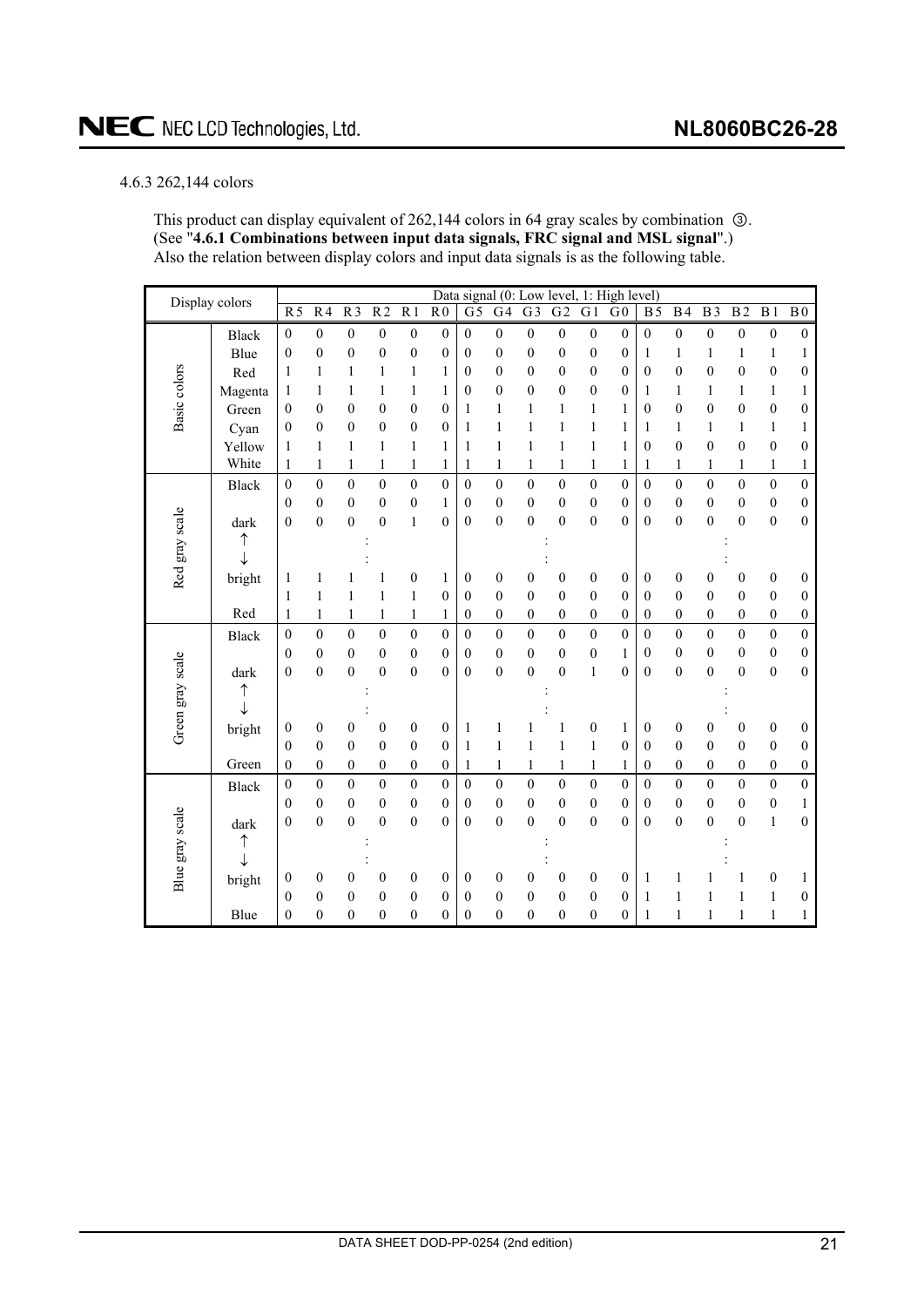# <span id="page-21-0"></span>4.7 DISPLAY POSITIONS

The following table is the coordinates per pixel (See "**4.8 SCANNING DIRECTIONS**".).

| C(0, 0)                    |                               |           |                               |                |                             |                             |  |  |  |  |  |  |
|----------------------------|-------------------------------|-----------|-------------------------------|----------------|-----------------------------|-----------------------------|--|--|--|--|--|--|
| B<br>$\mathbb{R}$<br>G     |                               |           |                               |                |                             |                             |  |  |  |  |  |  |
|                            |                               |           |                               |                |                             |                             |  |  |  |  |  |  |
| 0 <sub>l</sub><br>C(<br>0, | C(<br>$\left( 0\right)$<br>1, | ٠         | Х,<br>$\left( 0\right)$<br>C( | $\bullet$      | C(798,<br>$\left( 0\right)$ | C(799,<br>$\left( 0\right)$ |  |  |  |  |  |  |
| C(<br>1)<br>$\mathbf{0},$  | C(<br>1)<br>1,                | $\bullet$ | C(<br>Х,<br>1)                | ٠<br>٠         | C(798,<br>1)                | C(799,<br>1)                |  |  |  |  |  |  |
|                            |                               |           |                               |                |                             |                             |  |  |  |  |  |  |
|                            |                               |           |                               |                |                             |                             |  |  |  |  |  |  |
|                            |                               |           |                               |                |                             |                             |  |  |  |  |  |  |
| C(<br>0,<br>Y)             | C(<br>Y)<br>1,                | $\bullet$ | C(<br>Х,<br>Y)                | $\bullet$<br>٠ | C(798,<br>Y)                | C(799,<br>Y)                |  |  |  |  |  |  |
|                            |                               |           |                               |                |                             |                             |  |  |  |  |  |  |
|                            |                               |           |                               |                |                             |                             |  |  |  |  |  |  |
|                            |                               |           |                               |                |                             |                             |  |  |  |  |  |  |
| 0, 598<br>C(               | C(<br>1,598)                  | ٠         | X, 598)<br>C(                 | $\bullet$      | C(798, 598)                 | C(799, 598)                 |  |  |  |  |  |  |
| 0, 599<br>C(               | 1,599)<br>C(                  |           | X, 599)<br>C(                 |                | C(798, 599)                 | C(799, 599)                 |  |  |  |  |  |  |

# 4.8 SCANNING DIRECTIONS

The following figures are seen from a front view. Also the arrow shows the direction of scan.







Figure 2. Reverse scan (DPS: High)

Note1: Meaning of  $C(X, Y)$  and  $D(X, Y)$ C (X, Y): The coordinates of the display position (See "**4.7 DISPLAY POSITIONS**".) D (X, Y): The data number of input signal for LCD panel signal processing board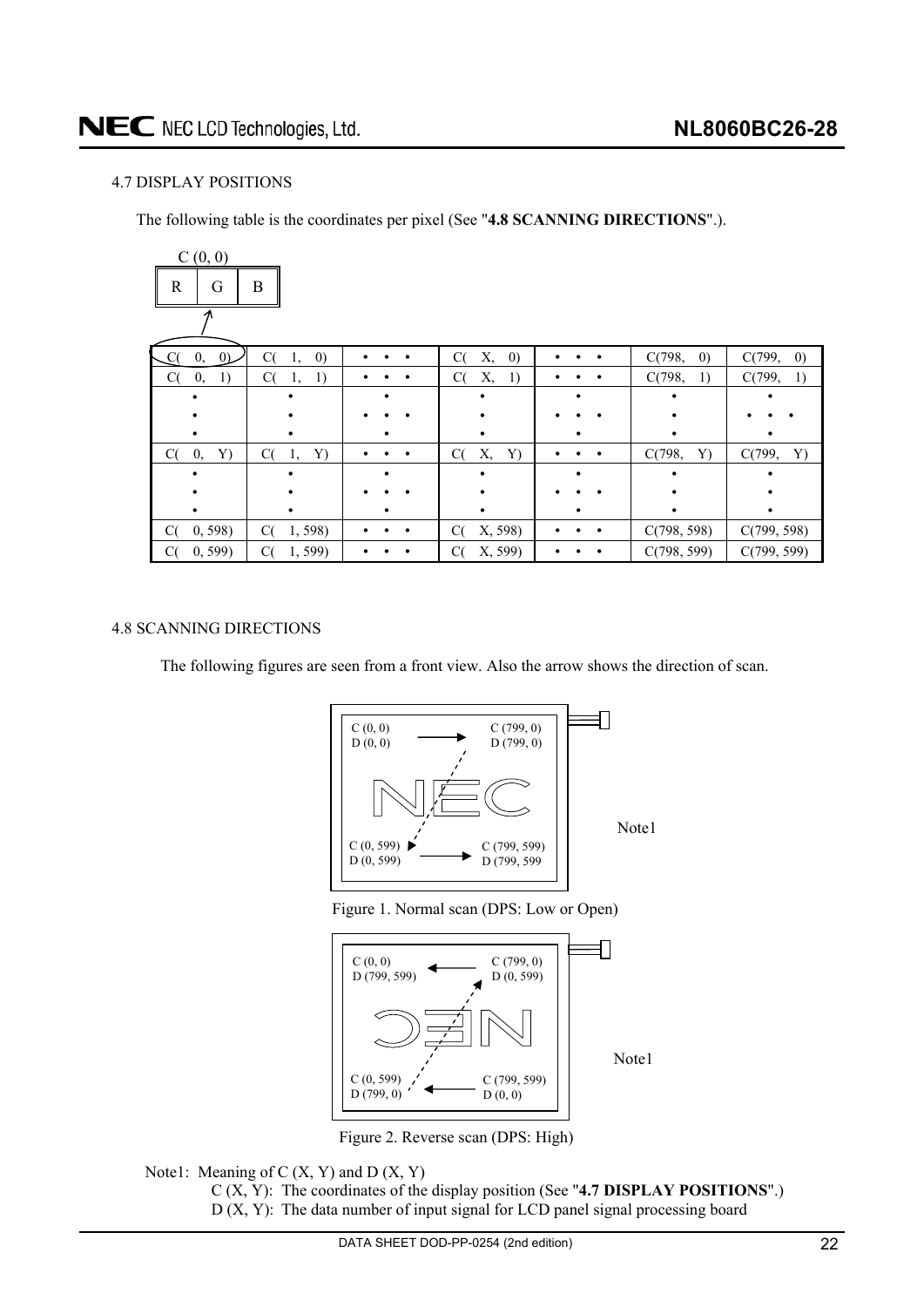# <span id="page-22-0"></span>4.9 INPUT SIGNAL TIMINGS

- 4.9.1 Outline of input signal timings
	- · Horizontal signal Note1



Note1: This diagram indicates virtual signal for set up to timing. Note2: See "**4.9.3 Input signal timing chart**" for numeration of pulse.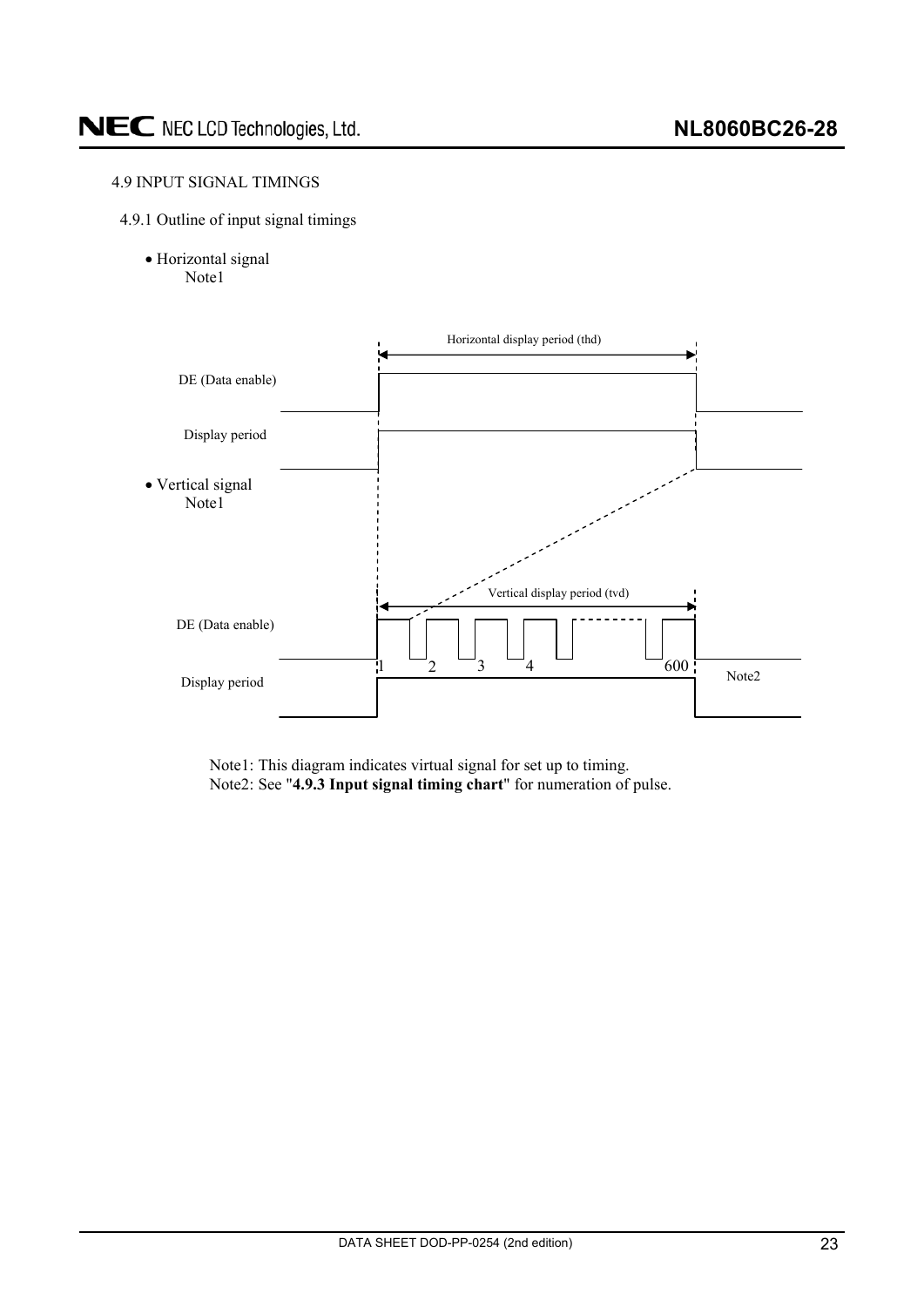# <span id="page-23-0"></span>4.9.2 Timing characteristics

|             | ັ<br>(Notel, Note2, Note3) |                      |                        |                          |        |                          |            |                          |  |  |  |  |
|-------------|----------------------------|----------------------|------------------------|--------------------------|--------|--------------------------|------------|--------------------------|--|--|--|--|
|             | Parameter                  |                      | Symb<br><sub>o</sub> l | min.                     | typ.   | max.                     | Unit       | Remarks                  |  |  |  |  |
|             |                            | Frequency            | 1/tc                   | 34.0                     | 38.362 | 40.0                     | <b>MHz</b> | 26.067ns (typ.)          |  |  |  |  |
| <b>CLK</b>  | Duty                       |                      |                        |                          |        |                          |            |                          |  |  |  |  |
|             | Rise time, Fall time       |                      |                        |                          |        | ns                       |            |                          |  |  |  |  |
|             | <b>CLK-DATA</b>            | Setup time           |                        |                          |        |                          | ns         |                          |  |  |  |  |
| <b>DATA</b> |                            | Hold time            |                        |                          |        |                          | ns         |                          |  |  |  |  |
|             | Rise time, Fall time       |                      |                        |                          |        | ns                       |            |                          |  |  |  |  |
|             |                            | Cycle                | th                     | 24.0                     | 26.693 | 30.1                     | $\mu$ s    | 37.463kHz (typ.)         |  |  |  |  |
|             | Horizontal                 |                      |                        | $\overline{\phantom{a}}$ | 1,024  | $\overline{\phantom{0}}$ | <b>CLK</b> |                          |  |  |  |  |
|             |                            | Display period       | thd                    | 800                      |        |                          | <b>CLK</b> | $\overline{\phantom{0}}$ |  |  |  |  |
|             |                            | Cycle                | tv                     | 16.1                     | 16.683 | 17.2                     | ms         |                          |  |  |  |  |
| DE          | Vertical<br>(One frame)    |                      |                        | $\overline{\phantom{a}}$ | 625    | $\overline{a}$           | H          | 59.94Hz (typ.)           |  |  |  |  |
|             |                            | Display period       | tvd                    |                          | 600    |                          | H          |                          |  |  |  |  |
|             | <b>CLK-DE</b>              | Setup time           | -                      |                          |        |                          | ns         |                          |  |  |  |  |
|             |                            | Hold time            |                        |                          |        |                          | ns         |                          |  |  |  |  |
|             |                            | Rise time, Fall time |                        |                          |        |                          | ns         |                          |  |  |  |  |

Note1: Definition of parameters is as follows.

tc=  $1CLK$ , th=  $1H$ 

Note2: See the data sheet of LVDS transmitter.

Note3: Vertical cycle (tv) should be specified in integral multiple of Horizontal cycle (th).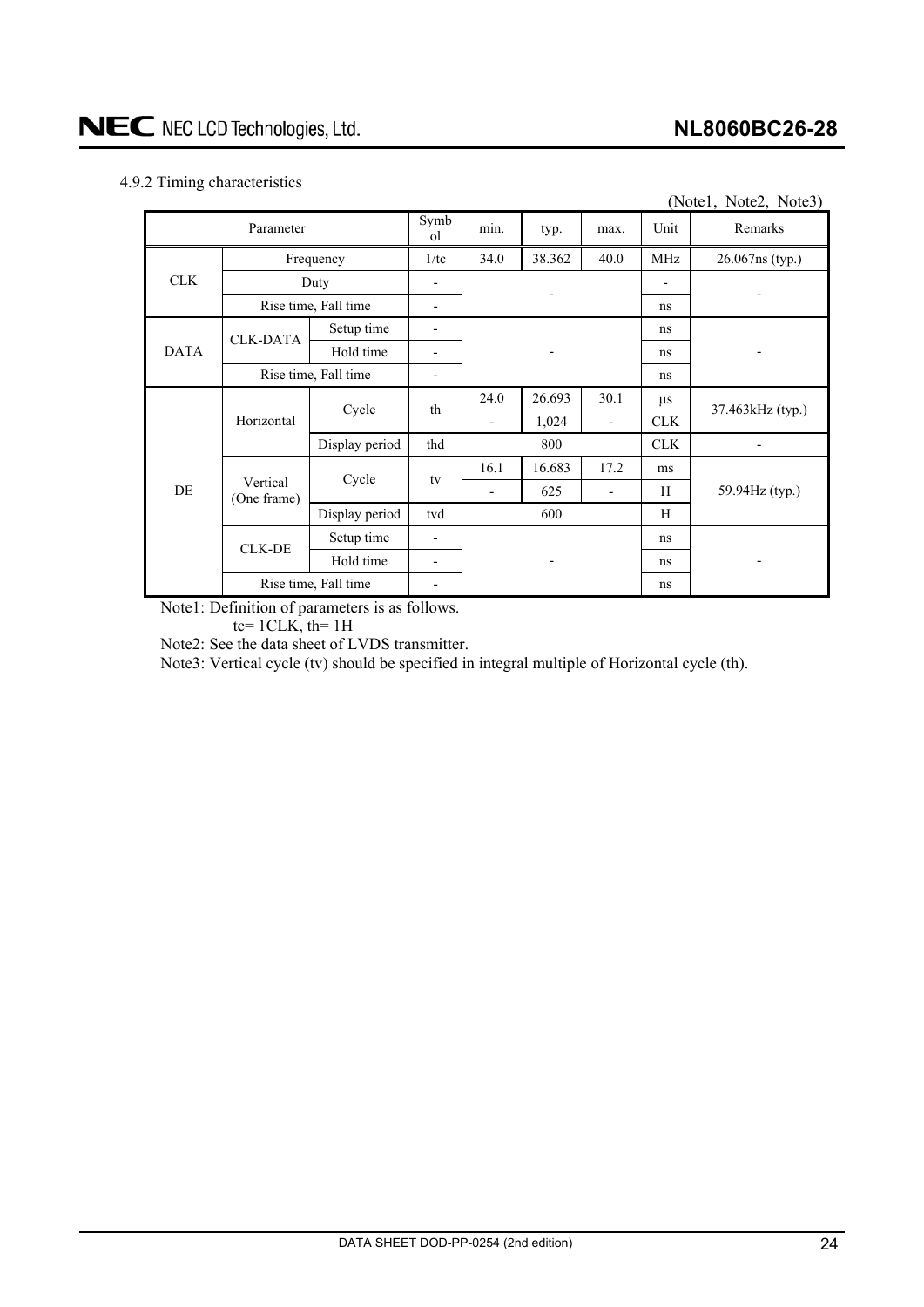# <span id="page-24-0"></span>4.9.3 Input signal timing chart



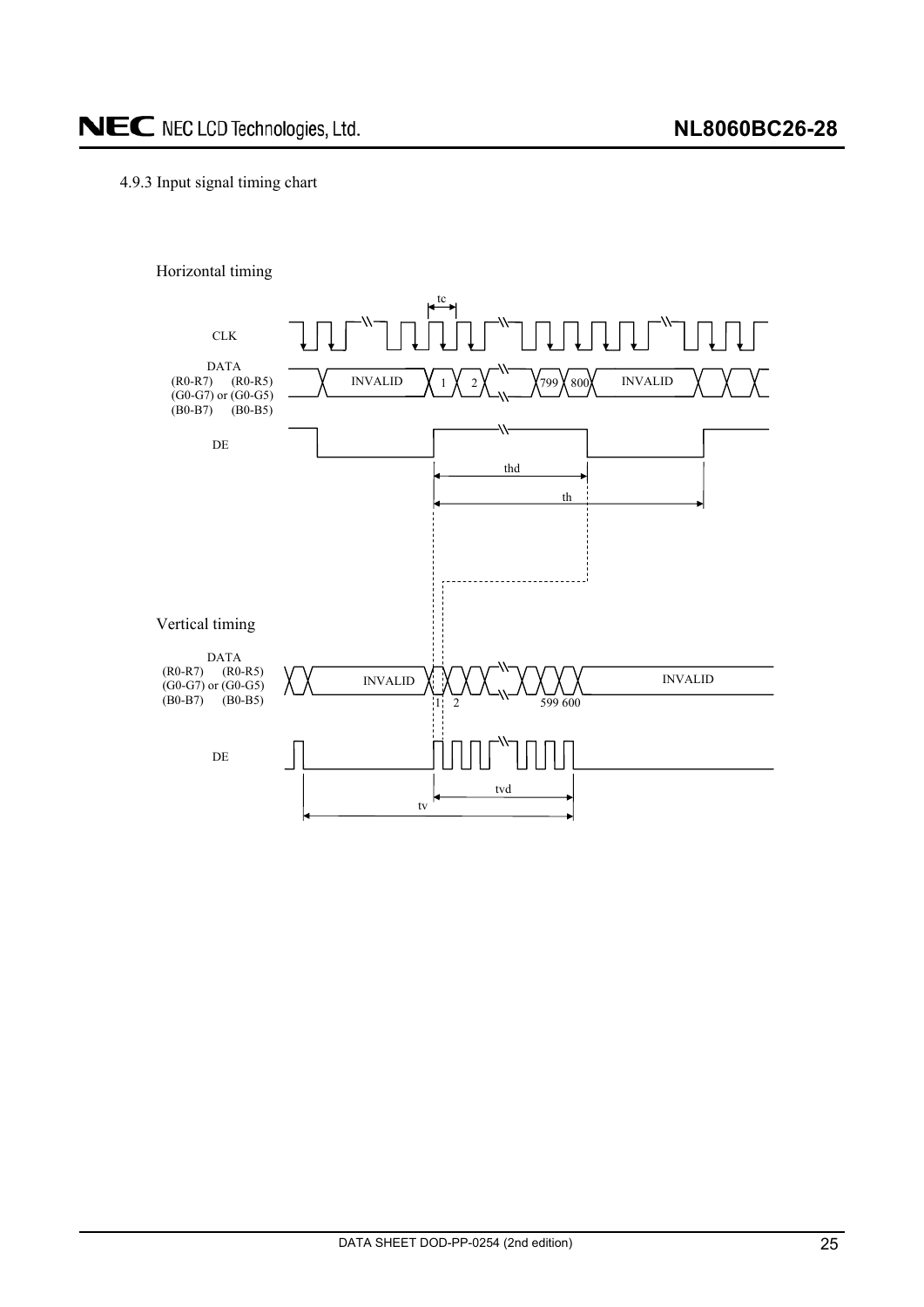## <span id="page-25-0"></span>4.10 OPTICS

4.10.1 Optical characteristics

|                      |       |                                                                                                       |               |                          |       |                          |                                                    |                         | (Notel, Note2)    |  |
|----------------------|-------|-------------------------------------------------------------------------------------------------------|---------------|--------------------------|-------|--------------------------|----------------------------------------------------|-------------------------|-------------------|--|
| Parameter            |       | Condition                                                                                             | Symbol        | min.                     | typ.  | max.                     | Unit                                               | Measuring<br>instrument | Remarks           |  |
| Luminance            |       | White at center<br>$\theta$ R= 0°, $\theta$ L= 0°, $\theta$ U= 0°, $\theta$ D= 0°                     | L             | 300                      | 400   |                          | $\ensuremath{\text{cd}}\xspace/$<br>m <sup>2</sup> | $BM-5A$                 |                   |  |
| Contrast ratio       |       | White/Black at center<br>$\theta$ R= 0°, $\theta$ L= 0°, $\theta$ U= 0°, $\theta$ D= 0°               | <b>CR</b>     | 300                      | 700   |                          | $\qquad \qquad \blacksquare$                       | $BM-5A$                 | Note3             |  |
| Luminance uniformity |       | White<br>$\theta$ R= 0°, $\theta$ L= 0°, $\theta$ U= 0°, $\theta$ D= 0°                               | LU            |                          | 1.25  | 1.4                      | $\overline{\phantom{0}}$                           | $BM-5A$                 | Note4             |  |
|                      | White | x coordinate                                                                                          | Wx            | 0.283                    | 0.313 | 0.343                    | $\overline{\phantom{0}}$                           |                         |                   |  |
|                      |       | y coordinate                                                                                          | Wy            | 0.299                    | 0.329 | 0.359                    | $\overline{\phantom{0}}$                           |                         | Note <sub>5</sub> |  |
|                      | Red   | x coordinate                                                                                          | Rx            | $\overline{\phantom{0}}$ | 0.588 | $\overline{\phantom{0}}$ |                                                    |                         |                   |  |
| Chromaticity         |       | y coordinate                                                                                          | Ry            | $\overline{\phantom{0}}$ | 0.339 | $\overline{\phantom{0}}$ | $\qquad \qquad \blacksquare$                       |                         |                   |  |
|                      | Green | x coordinate                                                                                          | $G_{X}$       | $\overline{\phantom{0}}$ | 0.329 | $\overline{a}$           |                                                    | $SR-3$                  |                   |  |
|                      |       | y coordinate                                                                                          | Gy            | $\overline{\phantom{a}}$ | 0.518 |                          |                                                    |                         |                   |  |
|                      | Blue  | x coordinate                                                                                          | Bx            |                          | 0.157 |                          |                                                    |                         |                   |  |
|                      |       | y coordinate                                                                                          | By            |                          | 0.149 |                          |                                                    |                         |                   |  |
| Color gamut          |       | $\theta$ R= 0°, $\theta$ L= 0°, $\theta$ U= 0°, $\theta$ D= 0°<br>at center, against NTSC color space | $\mathcal{C}$ | 35                       | 40    |                          | $\frac{0}{0}$                                      |                         |                   |  |
|                      |       | <b>Black to White</b>                                                                                 | Ton           | $\overline{a}$           | 25    | 40                       | ms                                                 | $BM-5A$                 | Note <sub>6</sub> |  |
| Response time        |       | White to Black                                                                                        | Toff          | $\overline{a}$           | 25    | 40                       | ms                                                 |                         | Note7             |  |
|                      | Right | $\theta U = 0^\circ$ , $\theta D = 0^\circ$ , $CR \ge 10$                                             | $\theta$ R    | 70                       | 85    |                          | $\circ$                                            |                         |                   |  |
|                      | Left  | $\theta U = 0^\circ$ , $\theta D = 0^\circ$ , $CR \ge 10$                                             | $\theta$ L    | 70                       | 85    | $\overline{\phantom{a}}$ | $\circ$                                            | EZ                      |                   |  |
| Viewing angle        | Up    | $\theta$ R= 0°, $\theta$ L= 0°, CR≥ 10                                                                | $\theta$ U    | 70                       | 85    | $\overline{\phantom{0}}$ | $\circ$                                            | Contrast                | Note8             |  |
|                      | Down  | $\theta$ R= 0°, $\theta$ L= 0°, CR≥ 10                                                                | $\theta$ D    | 70                       | 85    | $\overline{\phantom{a}}$ | $\circ$                                            |                         |                   |  |

Note1: These are initial characteristics.

Note2: Measurement conditions are as follows.

Ta=  $25^{\circ}$ C, VCC=  $3.3V$ , IBL=  $5.0$ mArms/lamp, Display mode: SVGA, Horizontal cycle= 1/37.463kHz, Vertical cycle= 1/59.94Hz, DPS= Low or Open: Normal scan

Optical characteristics are measured at luminance saturation after 20minutes from working the product, in the dark room. Also measurement methods are as follows.



LCD module (Product)

- Note3: See "**4.10.2 Definition of contrast ratio**".
- Note4: See "**4.10.3 Definition of luminance uniformity**".
- Note5: These coordinates are found on CIE 1931 chromaticity diagram.
- Note6: Product surface temperature:  $TopF = 29^{\circ}C$
- Note7: See "**4.10.4 Definition of response times**".
- Note8: See "**4.10.5 Definition of viewing angles**".
- 
- LCD module (Product)

☆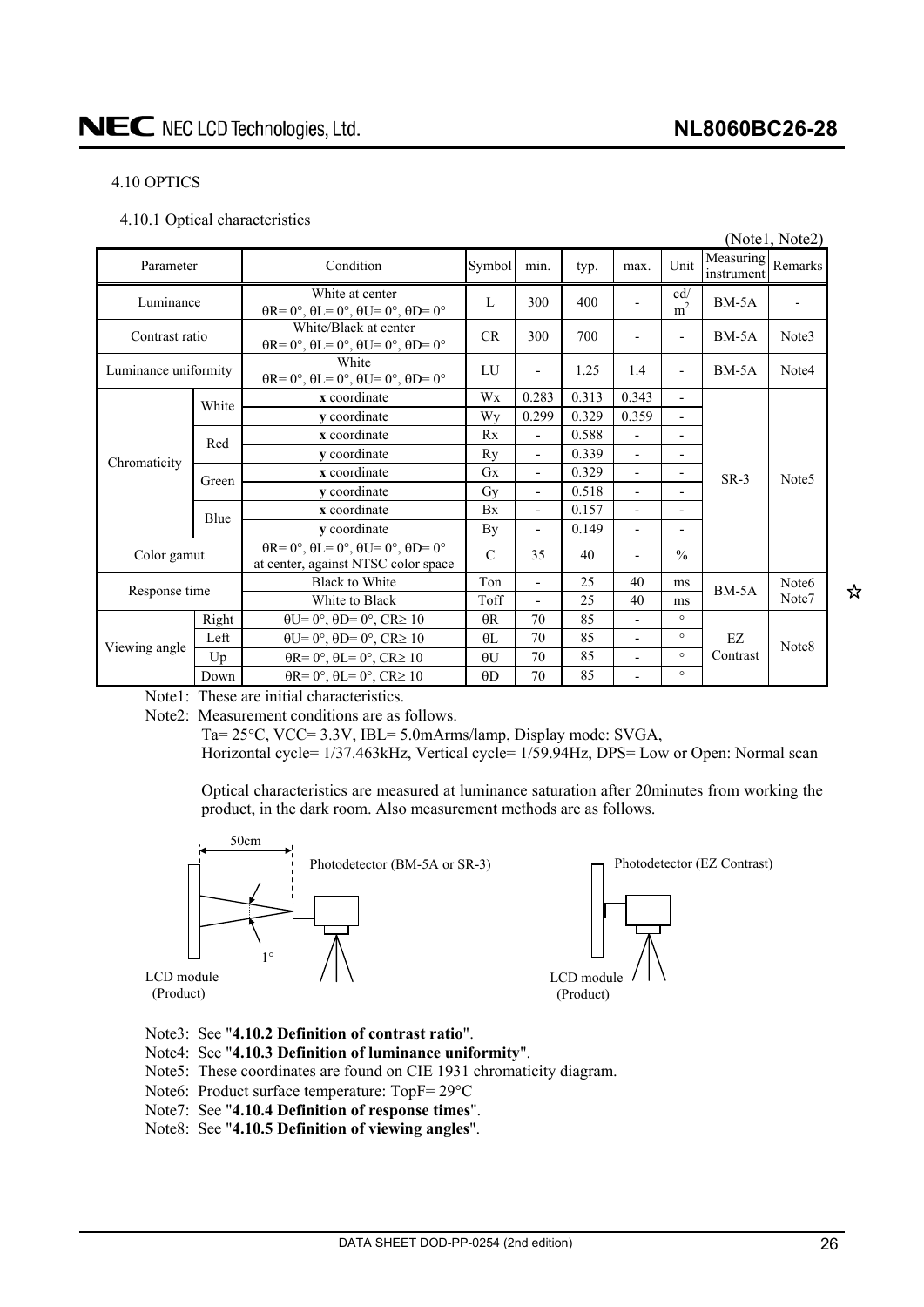<span id="page-26-0"></span>4.10.2 Definition of contrast ratio

The contrast ratio is calculated by using the following formula. Luminance of white screen Luminance of black screen Contrast ratio  $(CR) = -$ 

4.10.3 Definition of luminance uniformity

The luminance uniformity is calculated by using following formula. Maximum luminance from  $\odot$  to  $\odot$ Minimum luminance from  $\overline{(\theta)}$  to  $\overline{(\theta)}$ Luminance uniformity  $(LU) = -$ 

The luminance is measured at near the 5 points shown below.



#### 4.10.4 Definition of response times

Response time is measured, the luminance changes from "black" to "white", or "white" to "black" on the same screen point, by photo-detector. Ton is the time it takes the luminance change from 10% up to 90%. Also Toff is the time it takes the luminance change from 90% down to 10% (See the following diagram.).



4.10.5 Definition of viewing angles

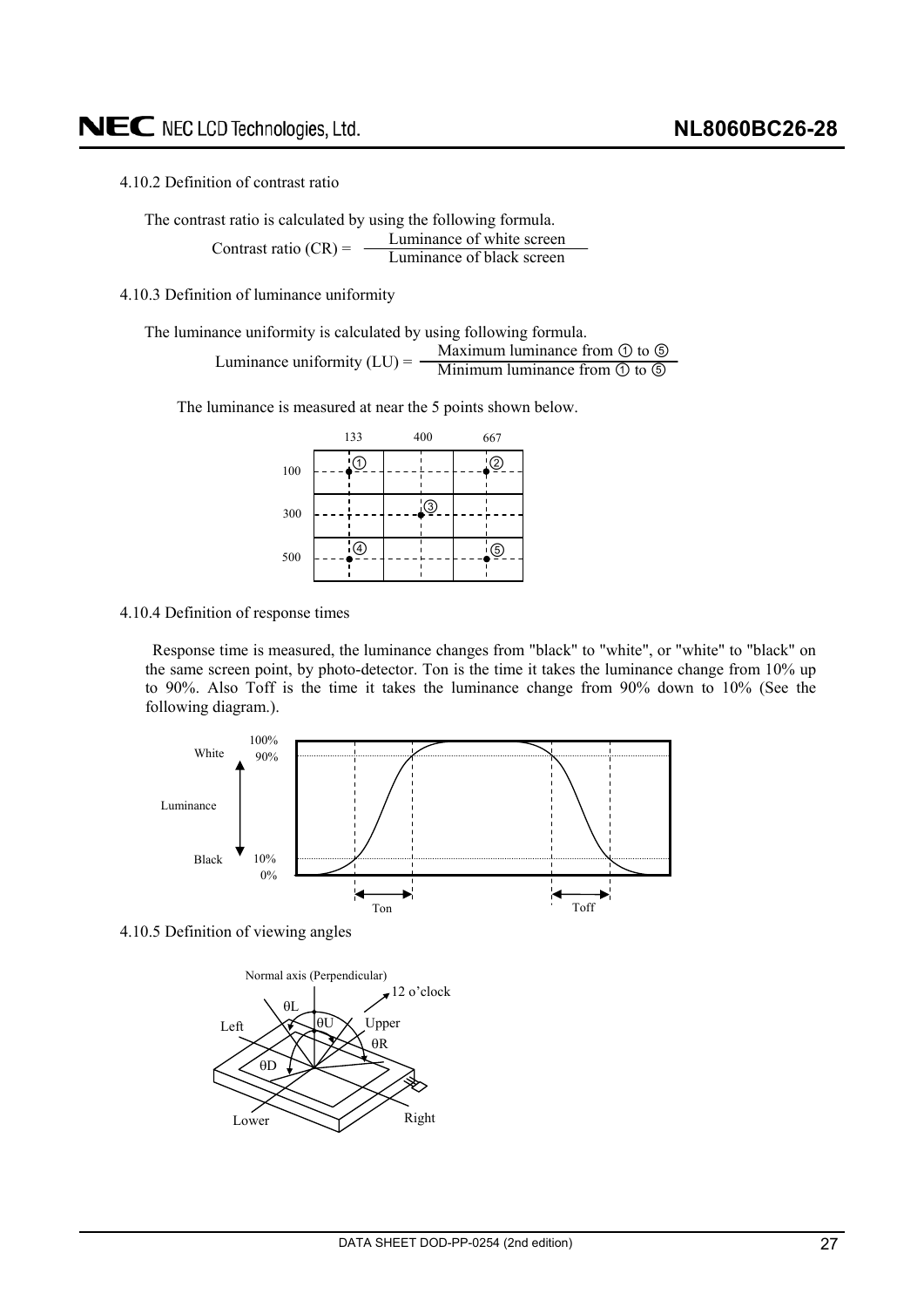# <span id="page-27-0"></span>**5. RELIABILITY TESTS**

| Test item                                    | Condition                                                                                                                                                                   | Judgment                                       |       |  |  |
|----------------------------------------------|-----------------------------------------------------------------------------------------------------------------------------------------------------------------------------|------------------------------------------------|-------|--|--|
| High temperature and humidity<br>(Operation) | ① $60 \pm 2$ °C, RH= 90%, 240 hours<br>Display data is black.<br>(2)                                                                                                        |                                                |       |  |  |
| High temperature<br>(Operation)              | $70 \pm 3$ °C, 240 hours<br>➀<br>Display data is black.<br>②                                                                                                                |                                                |       |  |  |
| Heat cycle<br>(Operation)                    | $\textcircled{1}$ -10 ± 3°C1hour<br>$70 \pm 3$ °C1 hour<br>50 cycles, 4 hours/cycle<br>(2)<br>3 Display data is black.                                                      |                                                |       |  |  |
| Thermal shock<br>(Non operation)             | $\textcircled{1}$ -20 ± 3°C30 minutes<br>$80 \pm 3$ °C30 minutes<br>100 cycles, 1 hour/cycle<br>(2)<br>Temperature transition time is within<br>$\circled{3}$<br>5 minutes. | No display malfunctions                        | Note1 |  |  |
| <b>ESD</b><br>(Operation)                    | $\textcircled{1}$ 150pF, 150 $\Omega$ , $\pm$ 10kV<br>9 places on a panel surface<br>Note <sub>2</sub><br>(2)<br>10 times each places at 1 sec interval<br>③                |                                                |       |  |  |
| <b>Dust</b><br>(Operation)                   | Sample dust: No. 15 (by JIS-Z8901)<br>ന<br>15 seconds stir<br>$\circled{2}$<br>8 times repeat at 1 hour interval<br>3                                                       |                                                |       |  |  |
| Vibration<br>(Non operation)                 | ① 5 to 100Hz, $19.6 \text{m/s}^2$<br>1 minute/cycle<br>②<br>X, Y, Z direction<br>3<br>120 times each directions<br>4                                                        | No display malfunctions<br>No physical damages |       |  |  |
| Mechanical shock<br>(Non operation)          | 539m/ $s^2$ , 11ms<br>$\odot$<br>$\pm X, \pm Y, \pm Z$ direction<br>(2)<br>5 times each directions<br>③                                                                     |                                                | Note1 |  |  |

Note1: Display and appearance are checked under environmental conditions equivalent to the inspection conditions of defect criteria.

Note2: See the following figure for discharge points.

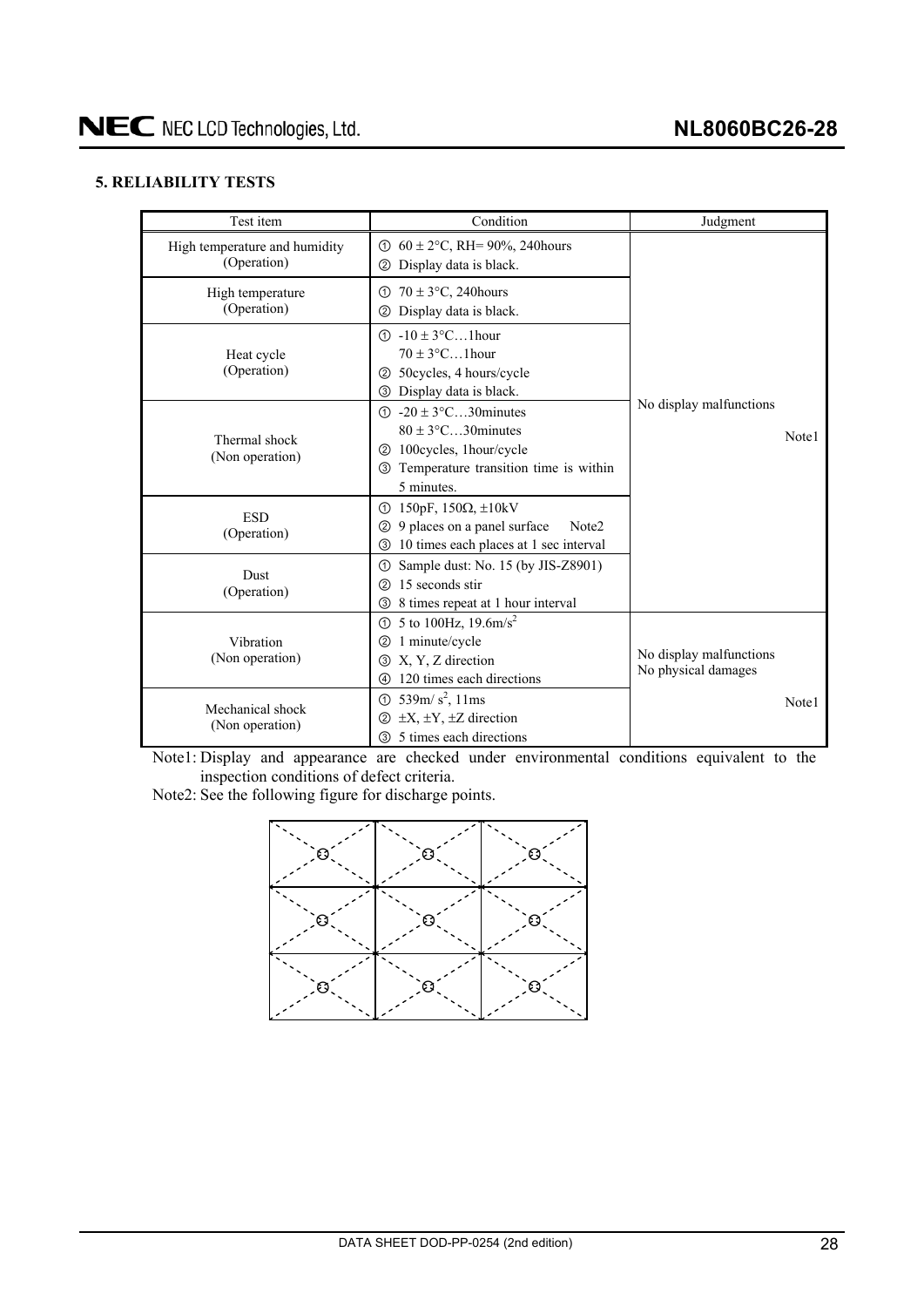#### <span id="page-28-0"></span>**6. PRECAUTIONS**

# 6.1 MEANING OF CAUTION SIGNS

The following caution signs have very important meaning. **Be sure to read "6.2 CAUTIONS" and "6.3 ATTENTIONS", after understanding these contents!** 



# 6.2 CAUTIONS

 **Do not touch the working backlight. There is a danger of an electric shock.** 



- **Do not touch the working backlight. There is a danger of burn injury.**
- **Do not shock and press the LCD panel and the backlight! There is a danger of**  breaking, because they are made of glass. (Shock: To be not greater 539m/s<sup>2</sup> and to be not greater 11ms, Pressure: To be not greater 19.6N ( $\phi$ 16mm jig))

6.3 ATTENTIONS **!**

6.3.1 Handling of the product

- Take hold of both ends without touching the circuit board when the product (LCD module) is picked up from inner packing box to avoid broken down or misadjustment, because of stress to mounting parts on the circuit board.
- ཱ Do not hook nor pull cables such as lamp cable, and so on, in order to avoid any damage.
- ི When the product is put on the table temporarily, display surface must be placed downward.
- ཱི When handling the product, take the measures of electrostatic discharge with such as earth band, ionic shower and so on, because the product may be damaged by electrostatic.
- ུ The torque for product mounting screws must never exceed 0.294Nm. Higher torque might result in distortion of the bezel.
- ཱུ The product must be installed using mounting holes without undue stress such as bends or twist (See outline drawings). And do not add undue stress to any portion (such as bezel flat area). Bends or twist described above and undue stress to any portion may cause display mura.
- ྲྀ Do not press or rub on the sensitive product surface. When cleaning the product surface, use of the cloth with ethanolic liquid such as screen cleaner for LCD is recommended.
- ཷ Do not push nor pull the interface connectors while the product is working.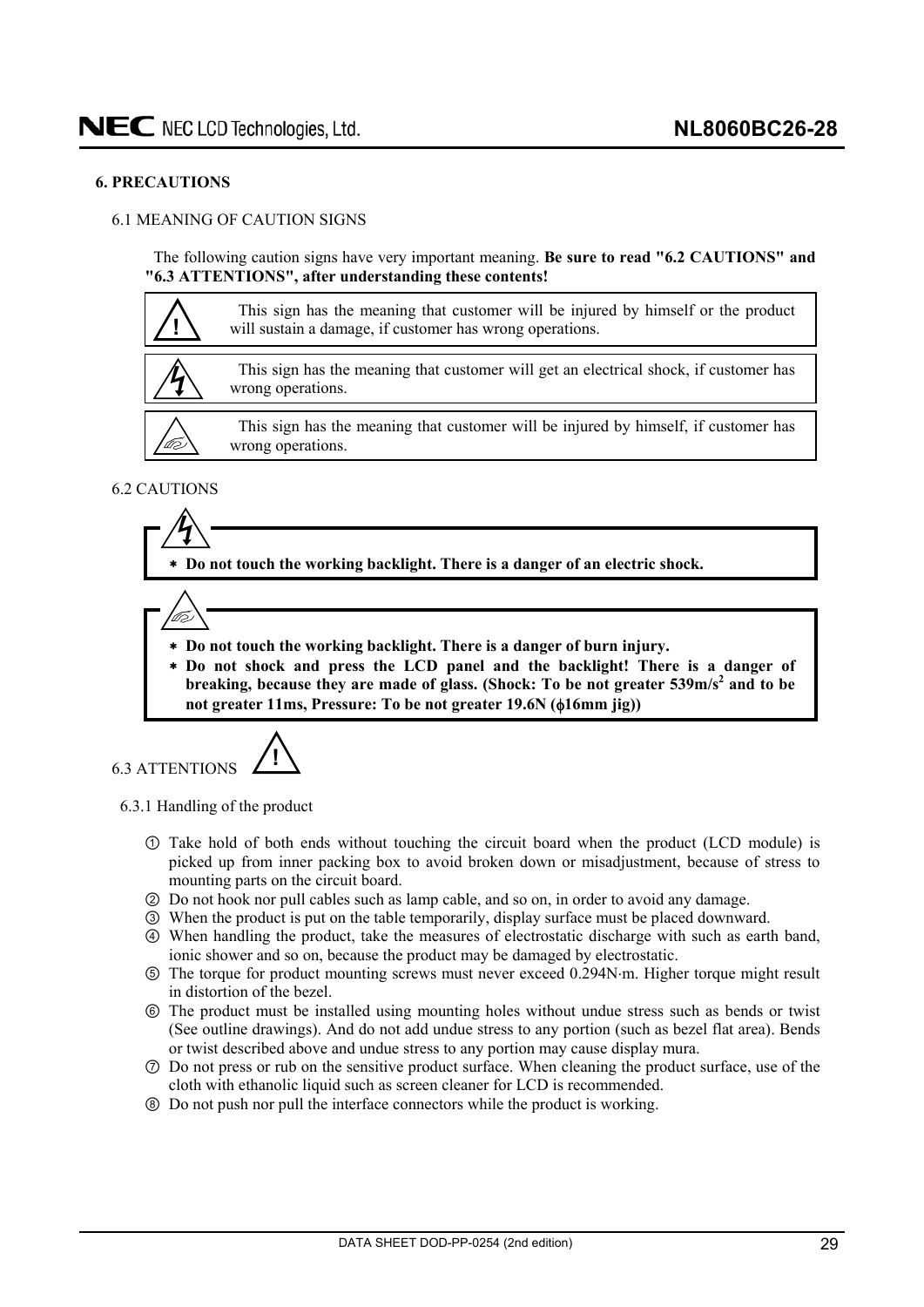- <span id="page-29-0"></span>ླྀ Do not bend or unbend the lamp cable at the near part of the lamp holding rubber, to avoid the damage for high voltage side of the lamp.
- ཹ Properly connect the plug (backlight side) to adaptable socket (inverter side) without incomplete connection. After connecting, be careful not to hook the lamp cables because incomplete connection may occur by hooking the lamp cables. This incomplete connection may cause abnormal operation of high voltage circuit.
- ེ If the lamp cable is attached on the metal part of the product directly, high frequency leak current to the metal part may occur, then the brightness may decrease or the lamp may not be turned on.
- ཻ When handling the product, use of an original protection sheet on the product surface (polarizer) is recommended for protection of product surface. Adhesive type protection sheet may change color or characteristics of the polarizer.
- ོUsually liquid crystals don't leak through the breakage of glasses because of the surface tension of thin layer and the construction of LCD panel. But, if you contact with liquid crystal for the worst, please wash it out with soap.

#### 6.3.2 Environment

- Do not operate or store in high temperature, high humidity, dewdrop atmosphere or corrosive gases. Keep the product in packing box with antistatic pouch in room temperature to avoid dusts and sunlight, when storing the product.
- ཱ In order to prevent dew condensation occurring by temperature difference, the product packing box should be opened after enough time being left under the environment of an unpacking room. Evaluate the leaving time sufficiently because a situation of dew condensation occurring is changed by the environmental temperature and humidity. (Recommended leaving time: 6 hours or more with packing state)
- ི Do not operate in high magnetic field. Circuit boards may be broken down by it.
- ཱི This product is not designed as radiation hardened.

## 6.3.3 Characteristics

## **The following items are neither defects nor failures.**

- Response time, luminance and color may be changed by ambient temperature.
- ཱ Display mura, flicker, vertical seam or small spot may be observed depending on display patterns.
- ི Optical characteristics (e.g. luminance, display uniformity, etc.) gradually is going to change depending on operating time, and especially low temperature, because the LCD has cold cathode fluorescent lamps.
- ཱི Do not display the fixed pattern for a long time because it may cause image sticking. Use a screen saver, if the fixed pattern is displayed on the screen.
- ུ The display color may be changed depending on viewing angle because of the use of condenser sheet in the backlight.
- ཱུ Optical characteristics may be changed depending on input signal timings.
- ྲྀ The interference noise between input signal frequency for this product's signal processing board and luminance control frequency of the inverter may appear on a display. Set up luminance control frequency of the inverter so that the interference noise does not appear.
- ཷ After the product is stored under condition of low temperature or dark place for a long time, the cold cathode fluorescent lamp may not be turned on under the same condition because of the general characteristic of cold cathode fluorescent lamp. In addition, when Luminance control ratio is low in pulse width modulation method inverter, the lamp may not be turned on. In this case, power should be supplied again.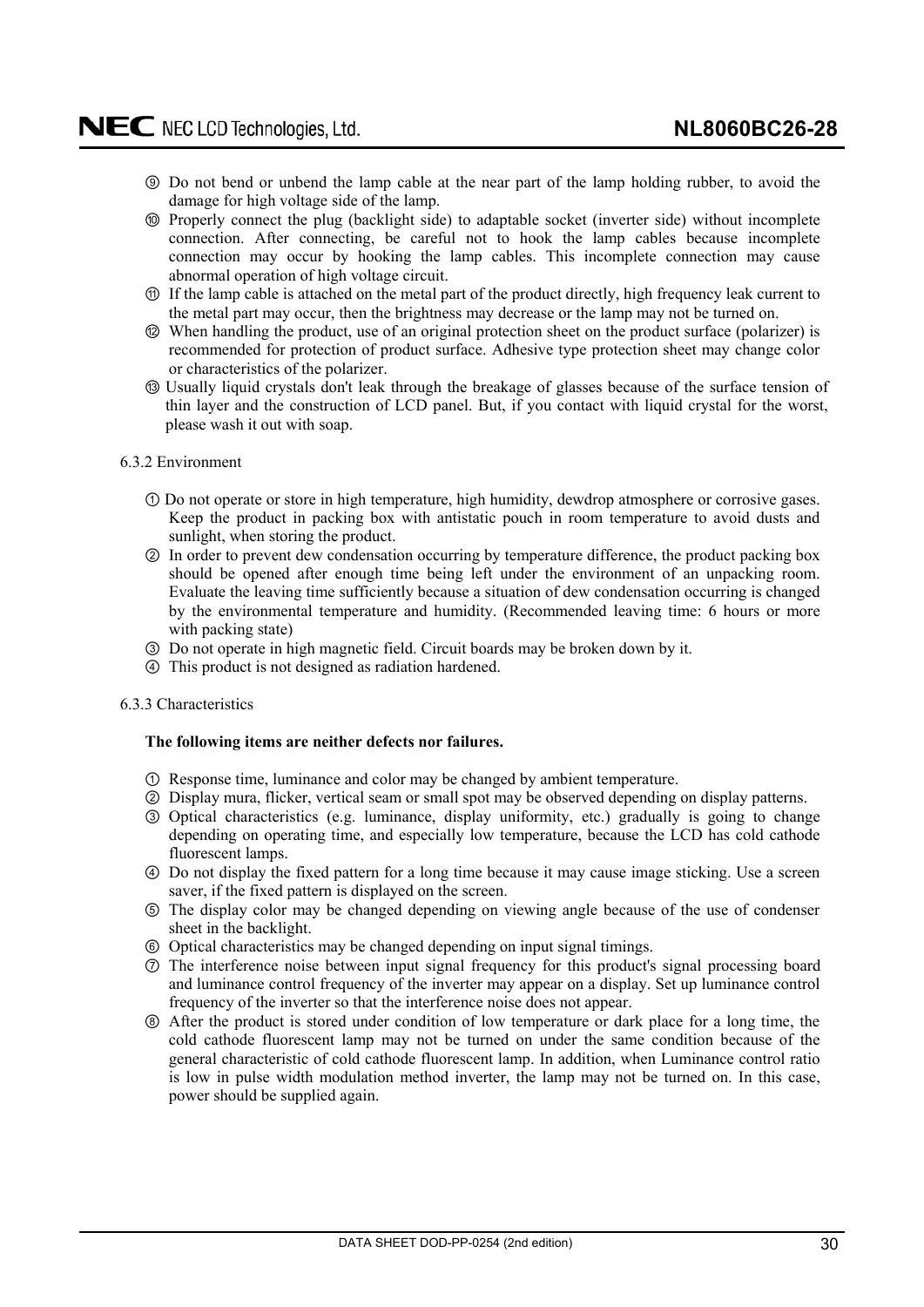#### <span id="page-30-0"></span>6.3.4 Other

- All GND and VCC terminals should be used without any non-connected lines.
- ཱ Do not disassemble a product or adjust variable resistors.
- ི See "REPLACEMENT MANUAL FOR LAMP HOLDER SET", when replacing backlight lamps.
- ཱི Pay attention not to insert foreign materials inside of the product, when using tapping screws.
- ུ Pack the product with original shipping package, in order to avoid any damages during transportation, when returning the product to NEC for repair and so on.
- ཱུ The imformation of China RoHS directive six hazardous substances or elements in this product is as follows.

|              | China RoHS directive six hazardous substances or elements |                 |                                   |                                            |                                                    |  |  |  |  |  |  |  |
|--------------|-----------------------------------------------------------|-----------------|-----------------------------------|--------------------------------------------|----------------------------------------------------|--|--|--|--|--|--|--|
| Lead<br>(Pb) | Mercury<br>(Hg)                                           | Cadmium<br>(Cd) | Hexavalent<br>Chromium<br>(Cr VI) | Polybrominated<br><b>Biphenys</b><br>(PBB) | Polybrominated<br><b>Biphenyl Ethers</b><br>(PBDE) |  |  |  |  |  |  |  |
|              |                                                           |                 |                                   |                                            |                                                    |  |  |  |  |  |  |  |

Note1:  $\bigcirc$ : This indicates that the poisonous or harmful material in all the homogeneous materials for this part is equal or below the limitation level of SJ/T11363-2006 standard regulation.

 $X$ : This indicates that the poisonous or harmful material in all the homogeneous materials for this part is above the limitation level of SJ/T11363-2006 standard regulation.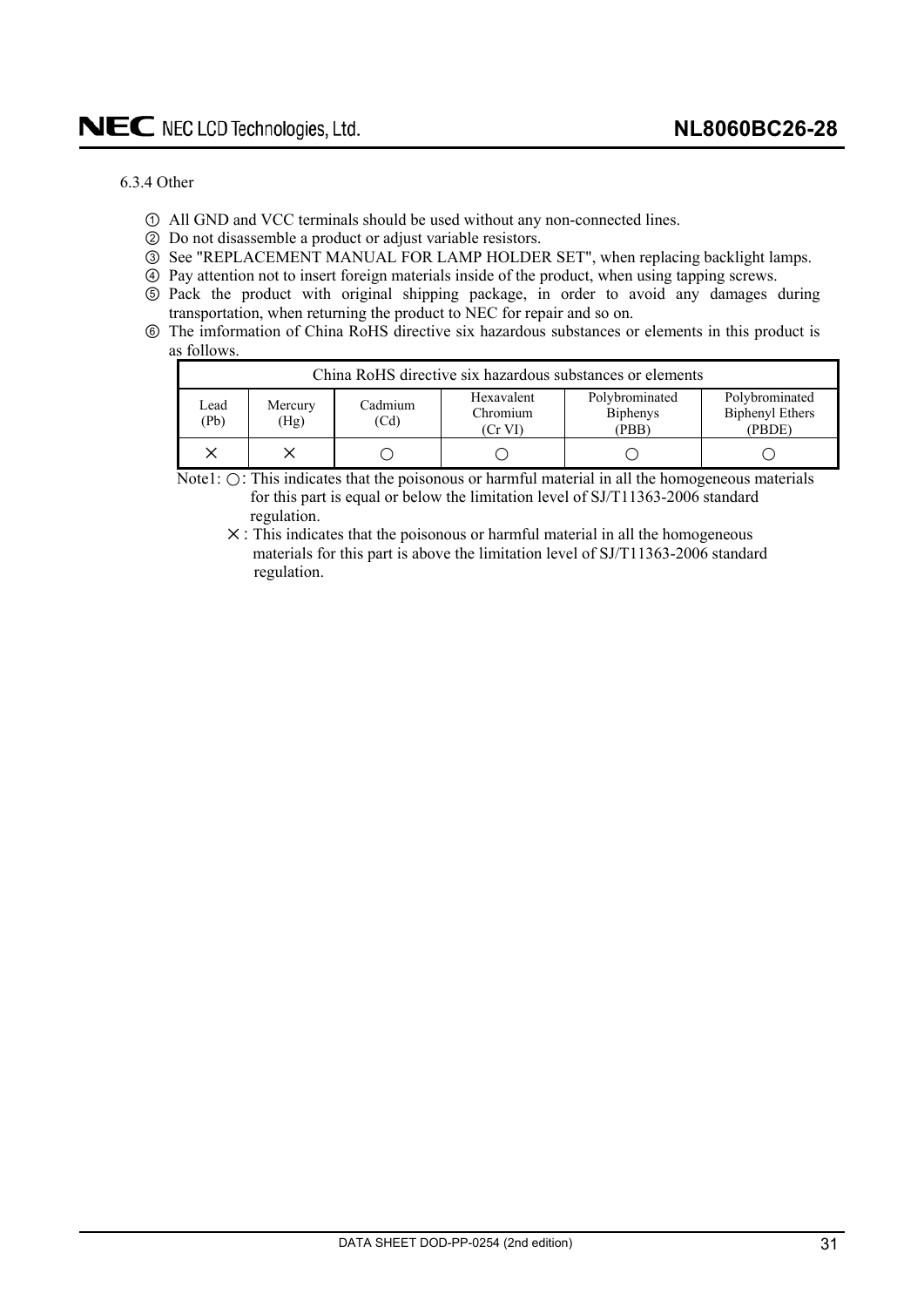# **7. OUTLINE DRAWINGS**

# 7.1 FRONT VIEW



<span id="page-31-0"></span>Note3: **XXXXX** Mounting hole portions (4 pieces)